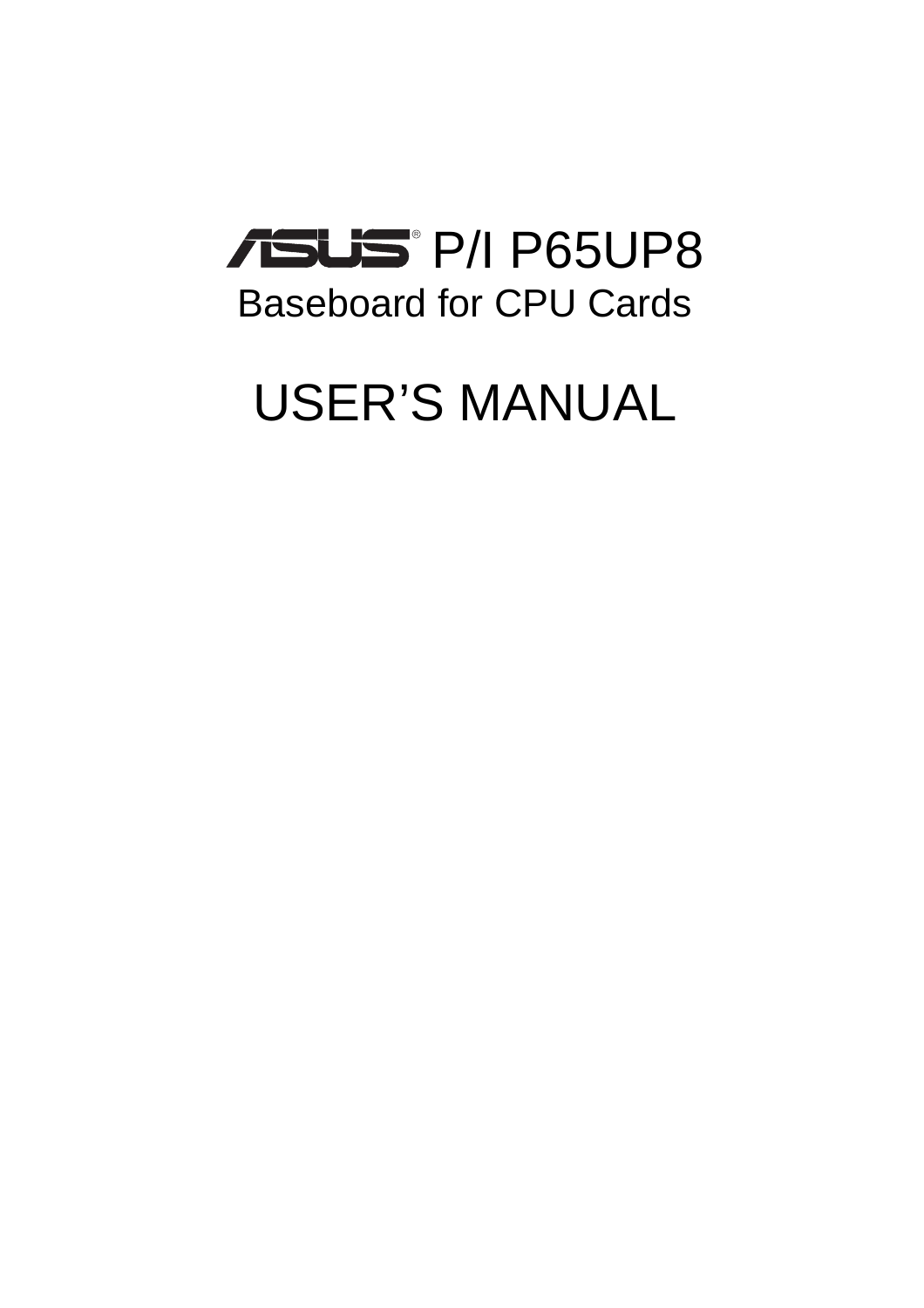No part of this manual, including the products and software described in it, may be reproduced, transmitted, transcribed, stored in a retrieval system, or translated into any language in any form or by any means, except documentation kept by the purchaser for backup purposes, without the express written permission of ASUSTeK COMPUTER INC. ("ASUS").

ASUS PROVIDES THIS MANUAL "AS IS" WITHOUT WARRANTY OF ANY KIND, EITHER EXPRESS OR IMPLIED, INCLUDING BUT NOT LIMITED TO THE IMPLIED WARRANTIES OR CONDITIONS OF MERCHANTABILITY OR FITNESS FOR A PAR-TICULAR PURPOSE. IN NO EVENT SHALL ASUS, ITS DIRECTORS, OFFICERS, EMPLOYEES OR AGENTS BE LIABLE FOR ANY INDIRECT, SPECIAL, INCIDEN-TAL, OR CONSEQUENTIAL DAMAGES (INCLUDING DAMAGES FOR LOSS OF PROFITS, LOSS OF BUSINESS, LOSS OF USE OR DATA, INTERRUPTION OF BUSI-NESS AND THE LIKE), EVEN IF ASUS HAS BEEN ADVISED OF THE POSSIBILITY OF SUCH DAMAGES ARISING FROM ANY DEFECT OR ERROR IN THIS MANUAL OR PRODUCT.

Product warranty or service will not be extended if: (1) the product is repaired, modified or altered, unless such repair, modification of alteration is authorized in writing by ASUS; or (2) the serial number of the product is defaced or missing.

Products and corporate names appearing in this manual may or may not be registered trademarks or copyrights of their respective companies, and are used only for identification or explanation and to the owners' benefit, without intent to infringe.

- Intel, LANDesk, and Pentium are registered trademarks of Intel Corporation.
- IBM and OS/2 are registered trademarks of International Business Machines.
- Symbios is a registered trademark of Symbios Logic Corporation.
- Windows and MS-DOS are registered trademarks of Microsoft Corporation.
- Sound Blaster AWE32 and SB16 are trademarks of Creative Technology Ltd.
- Adobe and Acrobat are registered trademarks of Adobe Systems Incorporated.

The product name and revision number are both printed on the product itself. Manual revisions are released for each product design represented by the digit before and after the period of the manual revision number. Manual updates are represented by the third digit in the manual revision number.

For previous or updated manuals, BIOS, drivers, or product release information, contact ASUS at http://www.asus.com.tw or through any of the means indicated on the following page.

SPECIFICATIONS AND INFORMATION CONTAINED IN THIS MANUAL ARE FUR-NISHED FOR INFORMATIONAL USE ONLY, AND ARE SUBJECT TO CHANGE AT ANY TIME WITHOUT NOTICE, AND SHOULD NOT BE CONSTRUED AS A COM-MITMENT BY ASUS. ASUS ASSUMES NO RESPONSIBILITY OR LIABILITY FOR ANY ERRORS OR INACCURACIES THAT MAY APPEAR IN THIS MANUAL, INCLUD-ING THE PRODUCTS AND SOFTWARE DESCRIBED IN IT.

**Copyright © 1997 ASUSTeK COMPUTER INC. All Rights Reserved.**

| <b>Product Name:</b>    | <b>P/I-P65UP8</b> |
|-------------------------|-------------------|
| <b>Manual Revision:</b> | 1.03              |
| Release Date:           | November 1997     |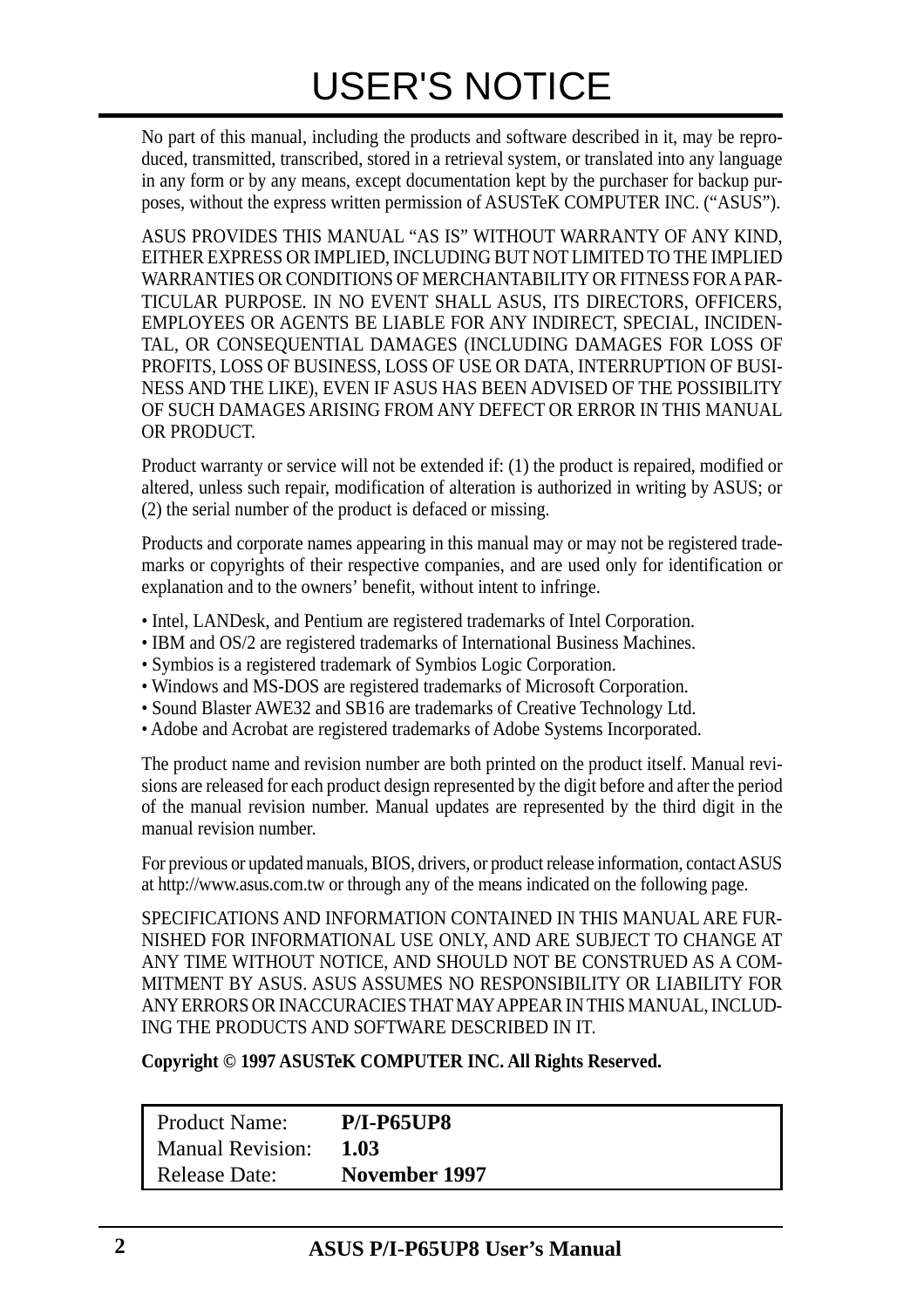# ASUS CONTACT INFORMATION

### ASUSTeK COMPUTER INC.

### Marketing Info

Address: 150 Li-Te Road, Peitou, Taipei, Taiwan 112, ROC Telephone: +886-2-894-3447 Fax: +886-2-894-3449 Email: info@asus.com.tw

### Technical Support

| Fax:    | $+886 - 2 - 895 - 9254$  |
|---------|--------------------------|
| BBS:    | $+886 - 2 - 896 - 4667$  |
| Email:  | tsd@asus.com.tw          |
| WWW:    | www.asus.com.tw          |
| Gopher: | gopher.asus.com.tw       |
| FTP:    | ftp.asus.com.tw/pub/ASUS |

# ASUS COMPUTER INTERNATIONAL

### Marketing Info

| Address:   | 721 Charcot Avenue, San Jose, CA 95131, USA |
|------------|---------------------------------------------|
| Telephone: | $+1-408-474-0567$                           |
| Fax:       | $+1-408-474-0568$                           |
| Email:     | info-usa@asus.com.tw                        |

### Technical Support

| BBS:   | $+1-408-474-0569$      |
|--------|------------------------|
| Email: | $tsd-usa@assus.com.tw$ |
| WWW:   | www.asus.com           |

### ASUS COMPUTER GmbH

### Marketing Info

| Address:   | Harkort Str. 25, 40880 Ratingen, BRD, Germany |
|------------|-----------------------------------------------|
| Telephone: | 49-2102-445011                                |
| Fax:       | 49-2102-442066                                |
| Email:     | info-ger@asus.com.tw                          |

### Technical Support

| Hotline: | 49-2102-499712             |
|----------|----------------------------|
| BBS:     | 49-2102-448690             |
| Email:   | $tsd-ger@$ as us.com.tw    |
| WWW:     | www.asuscom.de             |
| FTP:     | ftp.asuscom.de/pub/ASUSCOM |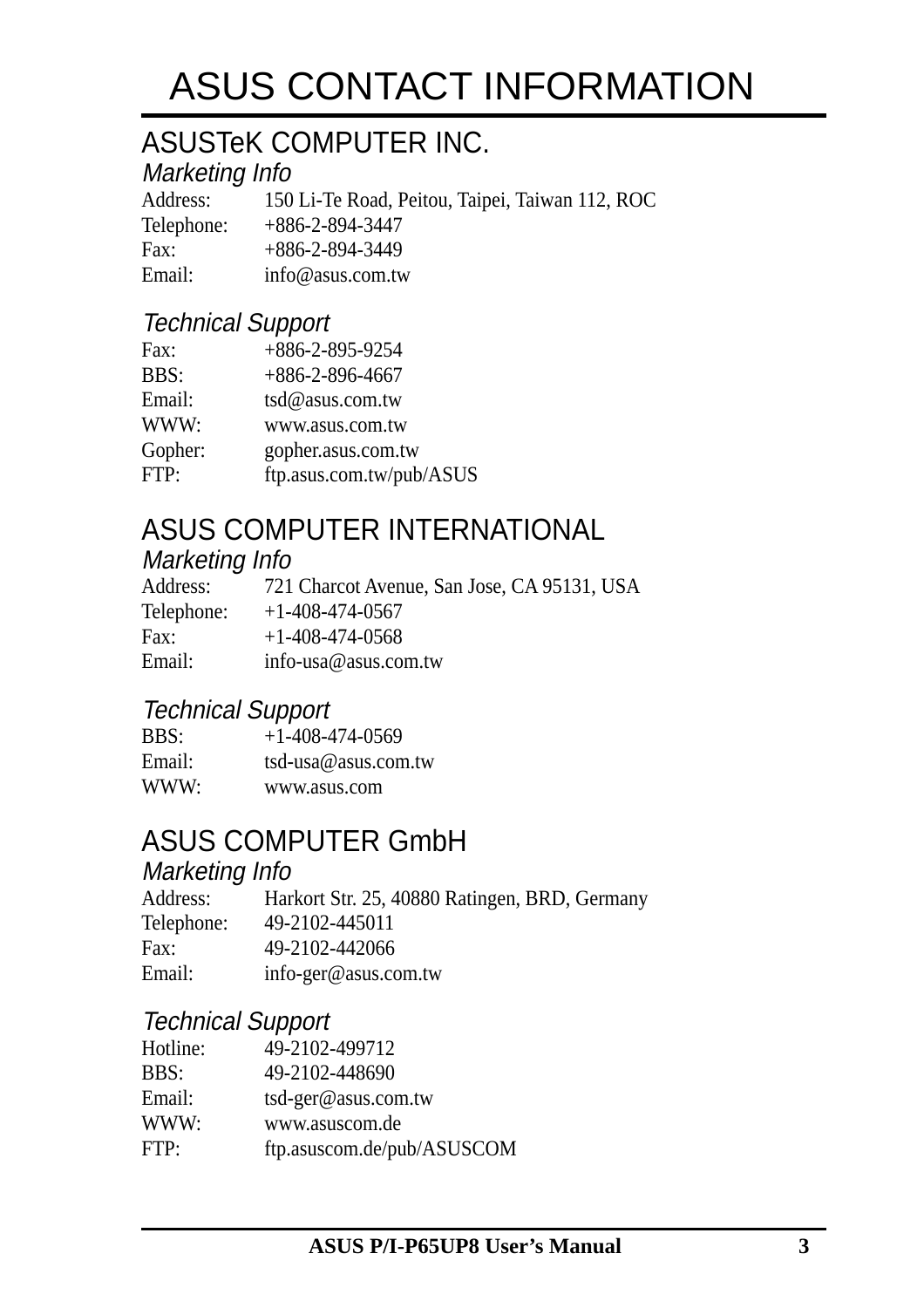# **CONTENTS**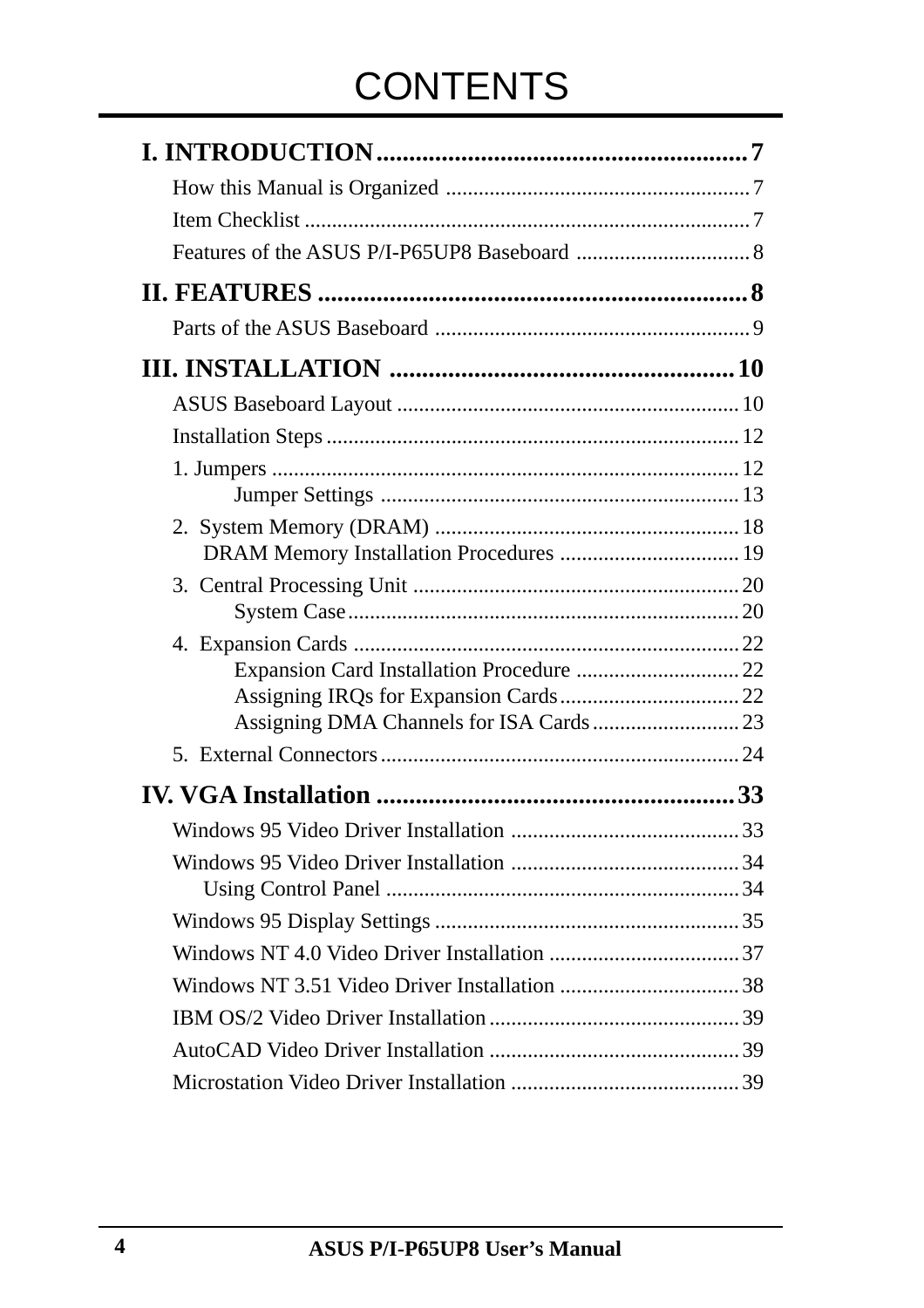(This page was intentionally left blank.)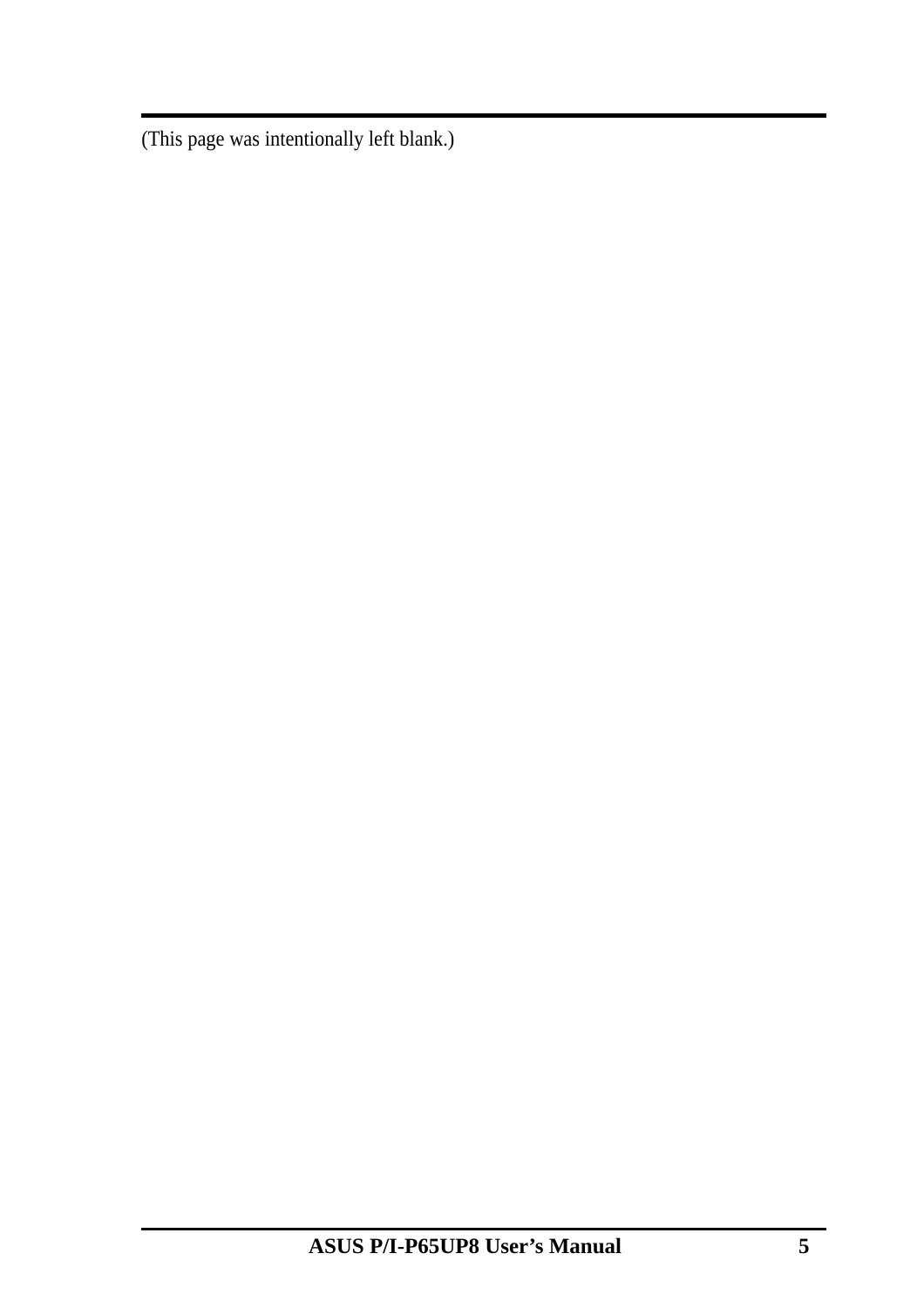# FCC & DOC COMPLIANCE

### **Federal Communications Commission Statement**

This device complies with FCC Rules Part 15. Operation is subject to the following two conditions:

- This device may not cause harmful interference, and
- This device must accept any interference received, including interference that may cause undesired operation.

This equipment has been tested and found to comply with the limits for a Class B digital device, pursuant to Part 15 of the FCC Rules. These limits are designed to provide reasonable protection against harmful interference in a residential installation. This equipment generates, uses and can radiate radio frequency energy and, if not installed and used in accordance with manufacturer's instructions, may cause harmful interference to radio communications. However, there is no guarantee that interference will not occur in a particular installation. If this equipment does cause harmful interference to radio or television reception, which can be determined by turning the equipment off and on, the user is encouraged to try to correct the interference by one or more of the following measures:

- Re-orient or relocate the receiving antenna.
- Increase the separation between the equipment and receiver.
- Connect the equipment to an outlet on a circuit different from that to which the receiver is connected.
- Consult the dealer or an experienced radio/TV technician for help.

**WARNING!** The use of shielded cables for connection of the monitor to the graphics card is required to assure compliance with FCC regulations. Changes or modifications to this unit not expressly approved by the party responsible for compliance could void the user's authority to operate this equipment.

### **Canadian Department of Communications Statement**

This digital apparatus does not exceed the Class B limits for radio noise emissions from digital apparatus set out in the Radio Interference Regulations of the Canadian Department of Communications.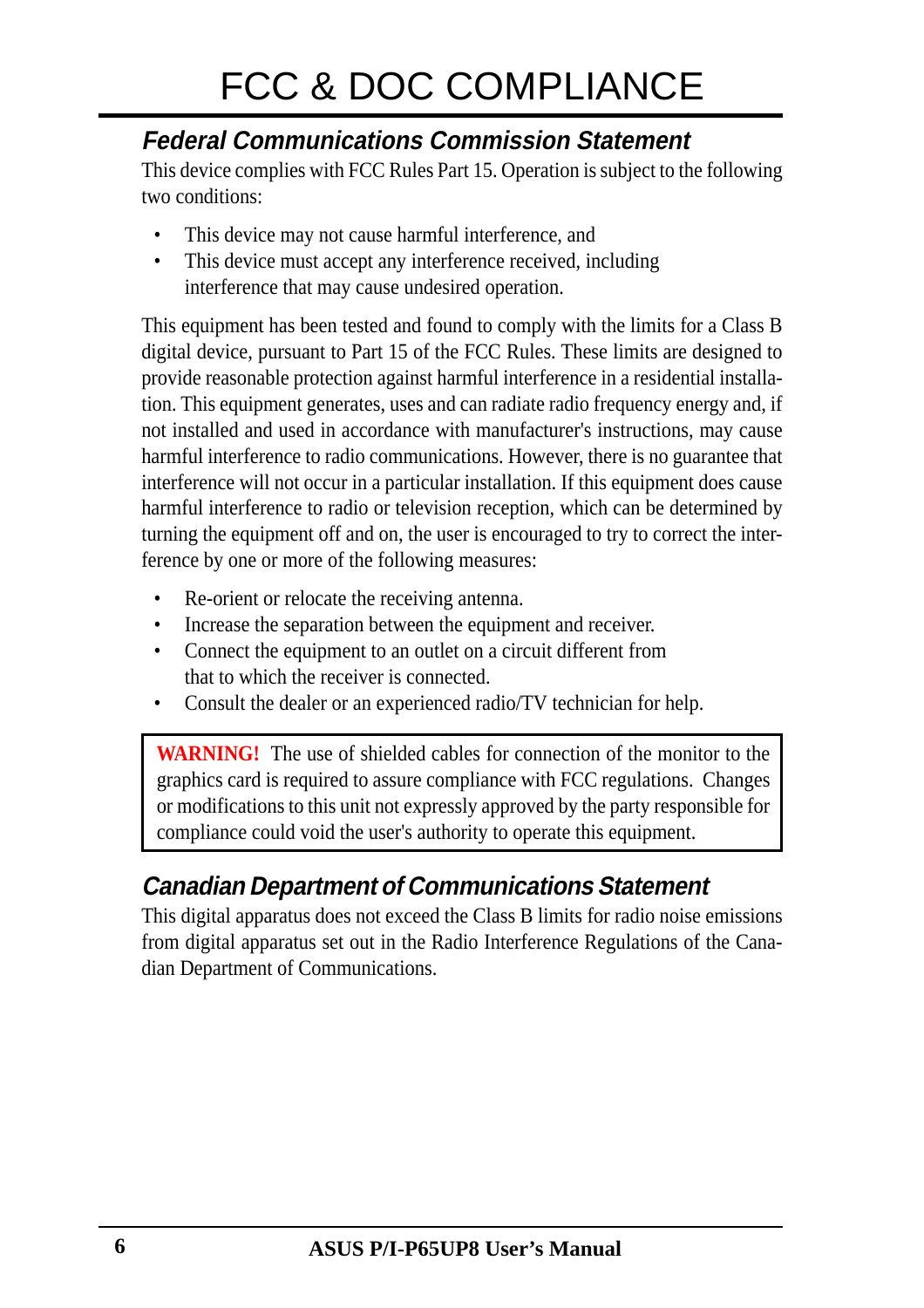# How this Manual is Organized

This manual is divided into the following sections:

**I. Introduction:** Manual information and checklist **II. Features:** Information and specifications concerning this product **III. Installation:** Instructions on setting up the baseboard **IV. VGA Installation:** Instructions on setting up the onboard VGA

# Item Checklist

Please check that your package is complete. If you discover damaged or missing items, please contact your retailer.

- М (1) ASUS Baseboard
- ☑ (1) 9pin male serial + 25pin male serial external connector set
- ☑ (1) 25pin female parallel + 6pin female PS/2 mouse external connector set
- ☑ (1) IDE ribbon cable for master and slave drives
- **冈** (1) Floppy ribbon cable for (1) 5.25inch floppy and (2) 3.5inch floppies
- ☑ (1) bag of spare jumpers
- ल (1) Motherboard User's Manual
- ☑ (1) SCSI Utilities User's Manual
- $\Box$ (1) C-P6ND or C-PKND CPU card
- $\Box$ (1) Infrared module (optional)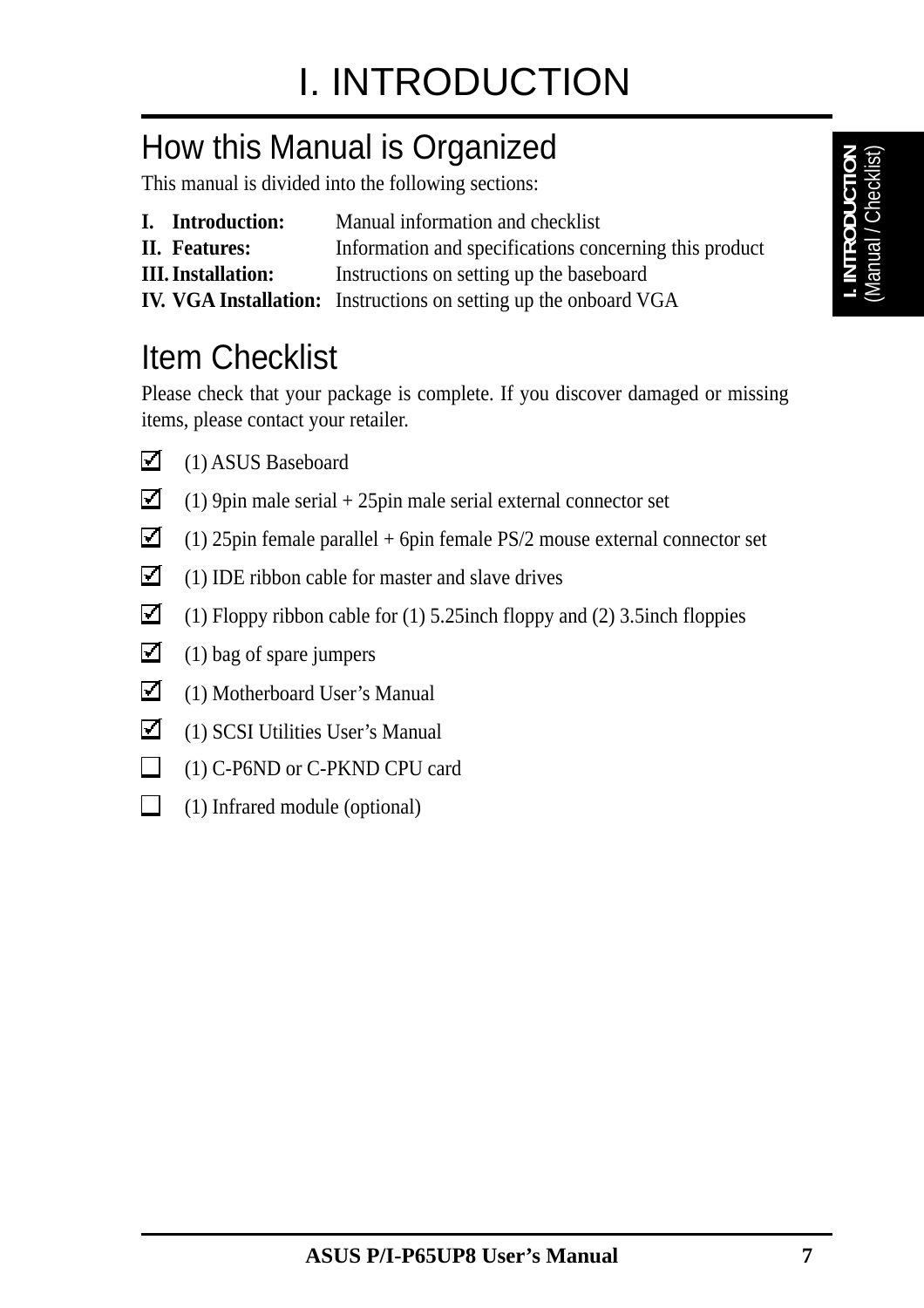# Features of the ASUS P/I-P65UP8 Baseboard

The P/I-P65UP8 is carefully designed for the demanding PC user who wants great versatility in a computer system. This baseboard:

- **Versatile Processor Support:** Supports dual 150–200MHz Pentium Pro or dual 233–333MHz Pentium II processors.
- **I2O:** Includes onboard Intel's i960RD I/O processor with 32KB NVRAM, 2x512KB Flash EPROM, and 2SIMM slots for up to 256MB memory.
- **VGA:** Includes onboard S3Trio64 VGA with 1MB DRAM upgradable to 2MB.
- **SCSI:** Includes onboard Adaptec AIC 7880 for one primary and Symbios 53C896 for two secondary SCSI channes for a maximum of 45 SCSI devices.
- **Dual Power Supply:** Has both AT and ATX power connectors onboard to support an AT or ATX power supply with soft-on/off features.
- **Versatile DRAM Memory Support:** Supports eight 72-pin SIMMs of 4MB, 8MB, 16MB, 32MB, 64MB, 128MB to form a memory size between 8MB to 1GB. Supports both Fast Page Mode (FPM), and Extended Data Output (EDO) SIMMs. Burst Extended Data Output (BEDO) supported with the C-P6ND CPU card.
- **ISA and PCI Expansion Slots:** Provides three 16-bit ISA slots and seven 32-bit PCI slots.
- **Super Multi-I/O:** Provides two high-speed UART-compatible serial ports and one parallel port with EPP and ECP capabilities. Supports two of either 5.25- or 3.5-inch disk drives (1.44MB or 2.88MB) without an external card.
- **PCI Bus Master IDE Controller:** Comes with an onboard PCI Bus Master IDE controller with two connectors that supports four IDE devices in two channels, supports PIO Modes 3 and 4 and Bus Master IDE DMA Mode 2, and supports Enhanced IDE devices such as Tape Backup and CD-ROM drives. Supports two drives of either 5.25-inch (360KB or 1.2MB) or 3.5-inch (720KB, 1.44MB, or 2.88MB) disk drives. Supports Japanese "Floppy 3 mode" (3.5 inch disk drive: 1.2MB) and LS-120 floppy disk drives (3.5-inch disk drive: 120 MB, 1.44MB, 720K). BIOS supports IDE CD-ROM or SCSI device boot-up.
- **Desktop Management Interface (DMI):** Supports DMI through BIOS which allows hardware to communicate within a standard protocol creating a higher level of compatibility. (Requires DMI-enabled components.)
- **Easy Installation:** Is equipped with BIOS that supports auto detection of hard drives, PS/2 mouse, and Plug and Play devices to make setup of hard drives, expansion cards, and other devices virtually automatic.
- **Optional IrDA Module:** Supports an optional infrared port module for wireless file transfers and communication.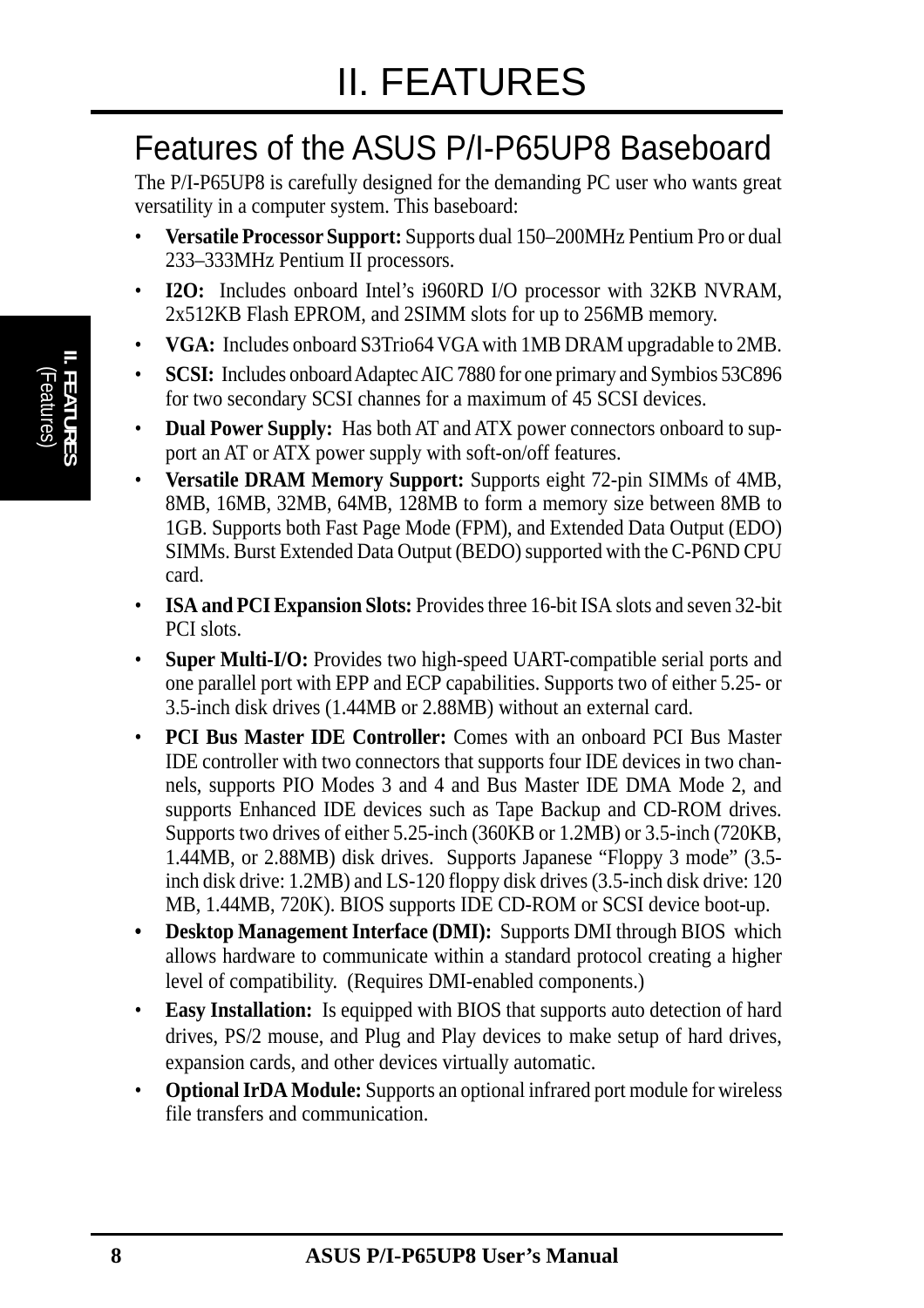# Parts of the ASUS Baseboard

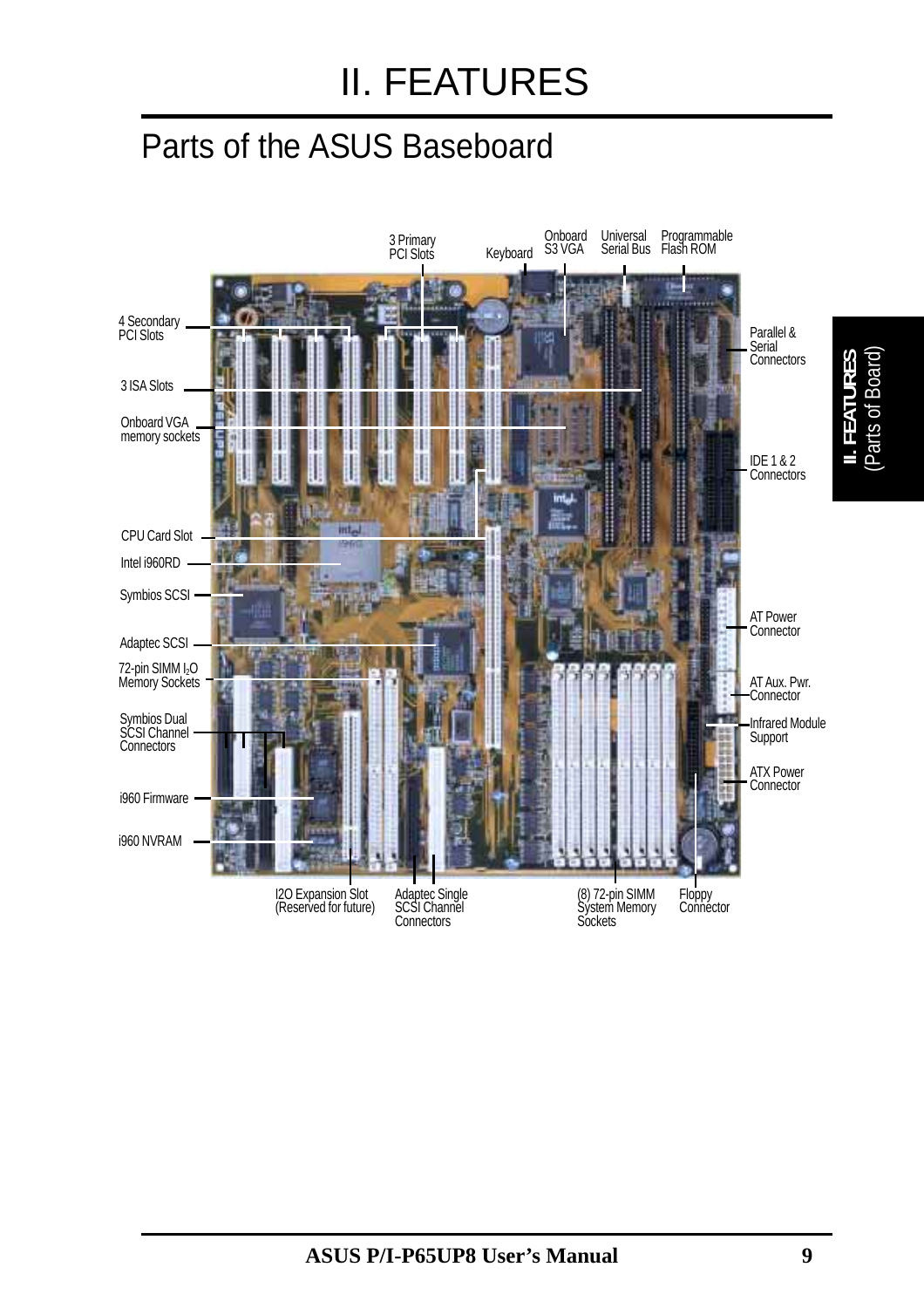# ASUS Baseboard Layout



**III. INSTALLATIONI. INSTALLATION** (Board Layout) (Board Layout)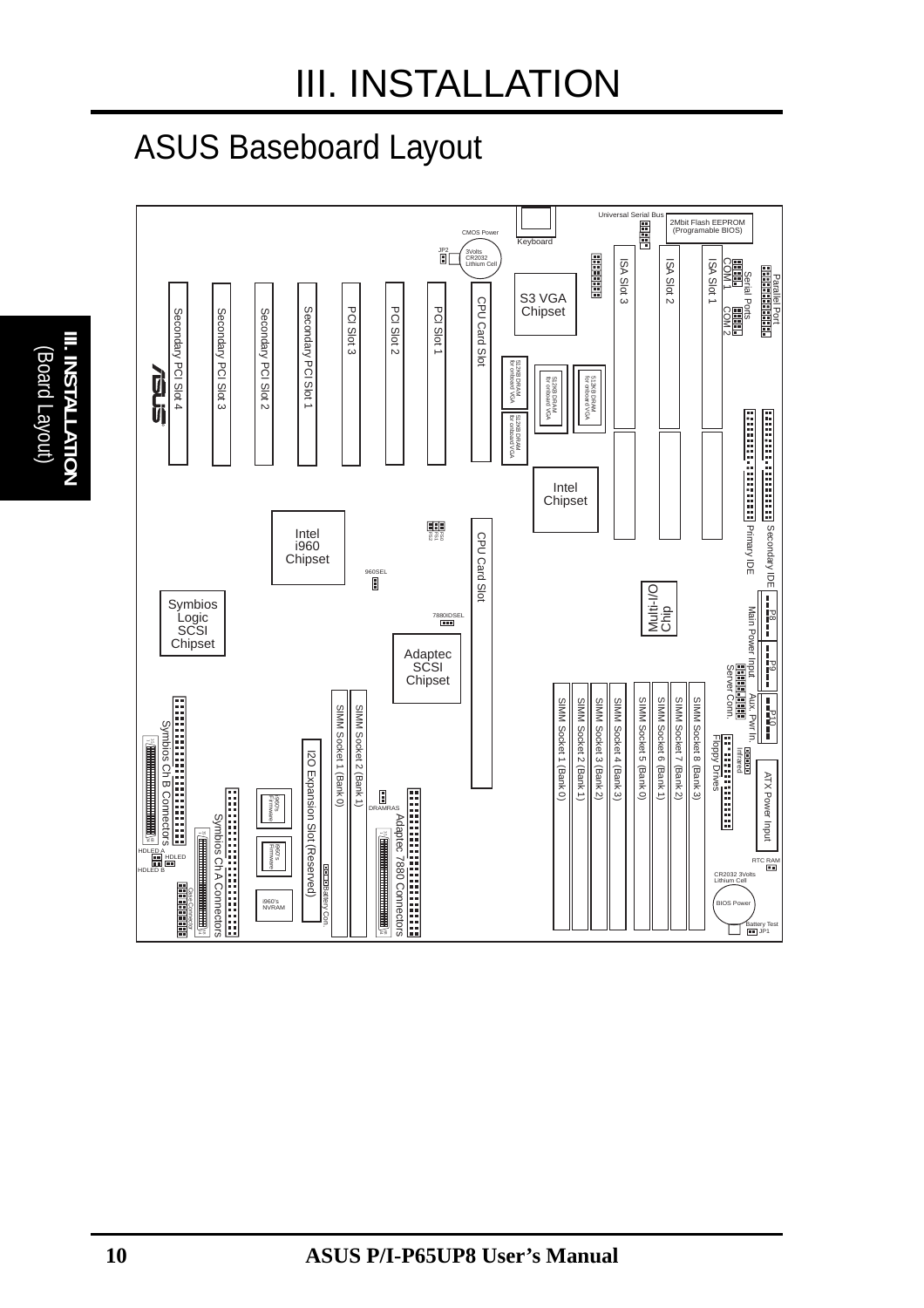# III. INSTALLATION

#### **Jumpers**

- 
- 
- 
- 
- 
- 

### **Expansion Slots**

- 
- 
- 
- 
- 

### **Connectors**

- 
- 
- 
- 
- 
- 
- 
- 
- 
- 
- 
- 
- 
- 
- 
- 
- 
- 
- 
- 
- 
- 1) 960SEL p. 13 i960 Setting (I2O/Bridge)
- 2) DRAMRAS p. 13 DRAM RAS Setting (Single/Double)
- 3) 7880IDSEL p. 14 Adaptec 7880 ID Setting (9/15)
- 4) RTCLR p. 15 Real Time Clock RAM (Operation/Clear CMOS)
- 5) JP1, JP2 p. 15 Battery Test Leads
- 6) FS0, FS1, FS2 p. 16 CPU External Frequency (BUS) Selection
- 1) SIMM1–SIMM8 p. 18 72-Pin SIMM System Memory Sockets
- 2) I-SIMM1, I-SIMM2 p. 18 72-Pin SIMM i960 Memory Sockets
- 3) CPU1, CPU2 p. 20 Central Processing Unit (CPU) Card Slot
- 4) PCI1-3, Secondary PCI1-4 p. 22 32-bit PCI and I2O Bus Expansion Slots
- 5) SLOT1, SLOT2, SLOT3 p. 23 16-bit ISA Bus Expansion Slots
- 1) KB p. 24 Keyboard Connector (5-pin female)
- 2) FLOPPY p. 24 Floppy Disk Drive Connector (34-pin block)
- 3) PRINTER p. 25 Parallel Port Connector (26-pin block)
- 4) COM1, COM2 p. 25 Serial Port Connectors (10-pin blocks)
- 5) PRIMARY IDE, SECONDARY IDE p. 26 Primary/Secondary IDE Connectors (40-pin blocks)
- 6) HD LED p. 26 SCSI and IDE Activity LED
- 7) VGA Connector p. 27 VGA Connector (16 pins)
- 8) VGA Memory p. 27 Two VGA Memory Expansion Sockets
- 9) IR p. 28 Second Infrared Port Module Connector (5-pin block)
- 10) USB p. 28 USB Module Connector (18-pin block)
- 11) SERVER\_CON p. 29 Server Management Module Connector (20-1 pins)
- 12) CHASSIS p. 29 Chassis Intrusion Alarm Connector (4-1 pins)
- 13) SMI (PANEL) p. 30 SMI Suspend Switch Lead (2 pins)
- 14) PWR (PANEL) p. 30 ATX Power Switch (2 pins)
- 15) RESET (PANEL) p. 30 Reset Switch Lead (2 pins)
- 16) PWR LED (PANEL) p. 30 System Power LED Lead (3 pins)
- 17) KEYLOCK (PANEL) p. 30 Keyboard Lock Switch Lead (2 pins)
- 18) SPEAKER (PANEL) p. 30 Speaker Output Connector (4 pins)
- 19) SCSI-50, SCSI-68 p. 31 Ultra-Fast and Ultra-Wide SCSI Connectors
- 20) PWRCON, PWR-CON2 p. 32 AT Power Supply Connector (12-pin block)
- 21) ATXPOWER p. 32 ATX Power Supply Connector (20-pin block)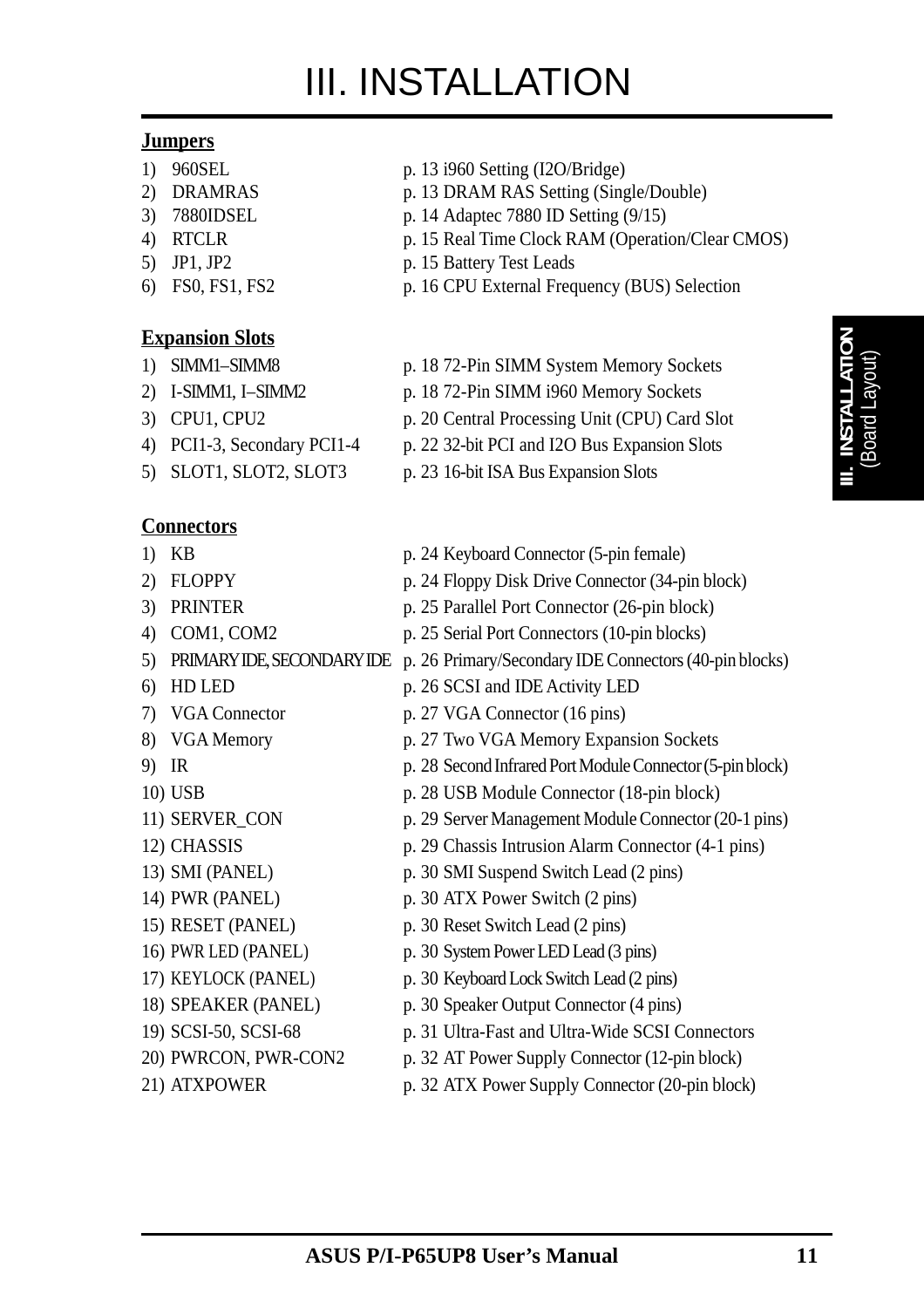### Installation Steps

Before using your computer, you must complete the following steps:

- **1. Set Jumpers on the Baseboard**
- **2. Install DRAM Memory Modules**
- **3. Install the Central Processing Unit (CPU) Card**
- **4. Install Expansion Cards**
- **5. Connect Ribbon Cables, Cabinet Wires, and Power Supply**
- **6. Setup the BIOS Software (see the CPU Card BIOS section)**

### 1. Jumpers

Several hardware settings are made through the use of jumper caps to connect jumper pins (JP) on the baseboard. See "Baseboard Layout" on page 10 for locations of jumpers. The jumper settings will be described numerically such as [----], [1-2], [2-3] for no connection, connect pins  $1&2$ , and connect pins  $2&3$  respectively. Pin 1 for our baseboards is usually on top  $\int_{0}^{\pi}$  or on the left  $\frac{\pi}{\sigma}$  when holding the baseboard with the keyboard connector away from yourself. A "1" is written besides pin 1 on jumpers with three pins. The jumpers will also be shown graphically such as **the connect pins 1&2** and  $\boxed{\bullet}$  **to connect pins 2&3.** Jumpers with two pins will be shown as **For** for short (On) and  $\boxed{a}$  for open (Off). For manufacturing simplicity, the jumpers may be sharing pins from other groups. Use the diagrams in this manual instead of following the pin layout on the board. Settings with two jumper numbers require that both jumpers be moved together. To connect the pins, simply place a plastic jumper cap over the two pins as diagramed.

**WARNING!** Computer motherboards, baseboards and components, such as SCSI cards, contain very delicate Integrated Circuit (IC) chips. To protect them against damage from static electricity, you should follow some precautions whenever you work on your computer.

- 1. Unplug your computer when working on the inside.
- 2. Use a grounded wrist strap before handling computer components. If you do not have one, touch both of your hands to a safely grounded object or to a metal object, such as the power supply case.
- 3. Hold components by the edges and try not to touch the IC chips, leads or connectors, or other components.
- 4. Place components on a grounded antistatic pad or on the bag that came with the component whenever the components are separated from the system.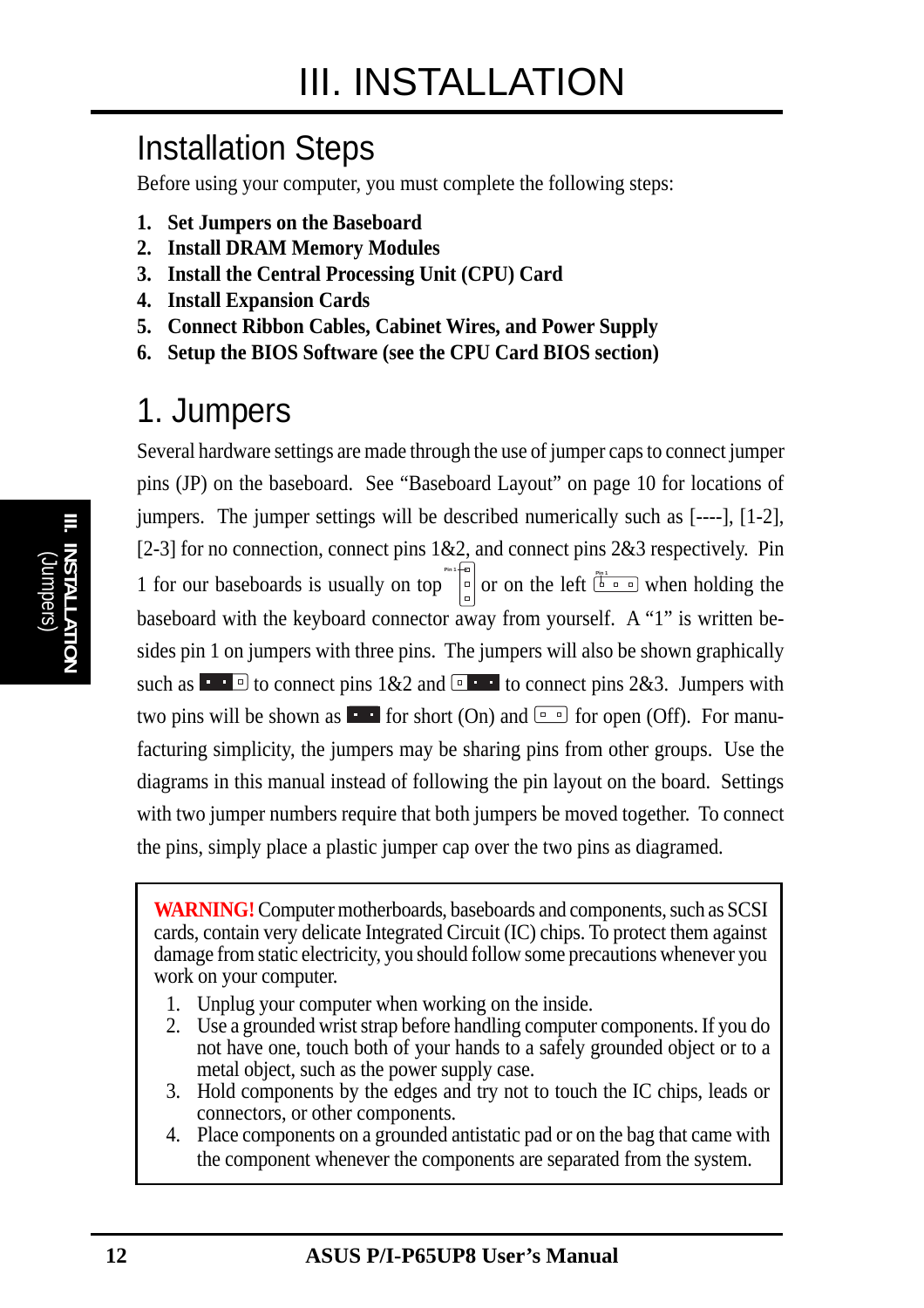### Jumper Settings

### **1. i960 Bridge Setting**

The secondary PCI slots can function as standard PCI slots when the i960 is set to "Bridge" mode. When the i960 is set to "I2O" mode, the secondary PCI slots are controlled by the i960 and only intelligent I/O (I2O) cards can be used on the secondary PCI slots. Additional memory is required for the "I2O" mode.



### **2. i960 Local DRAM RAS Setting**

When the i960 is set to I20, the i960 chip acts as a processor and at least one SIMM memory module is required. When using a single memory module, this jumper does not need setting. When using two memory modules, this jumper needs to be set according to the number of sides used by the chips mounted on the memory modules.

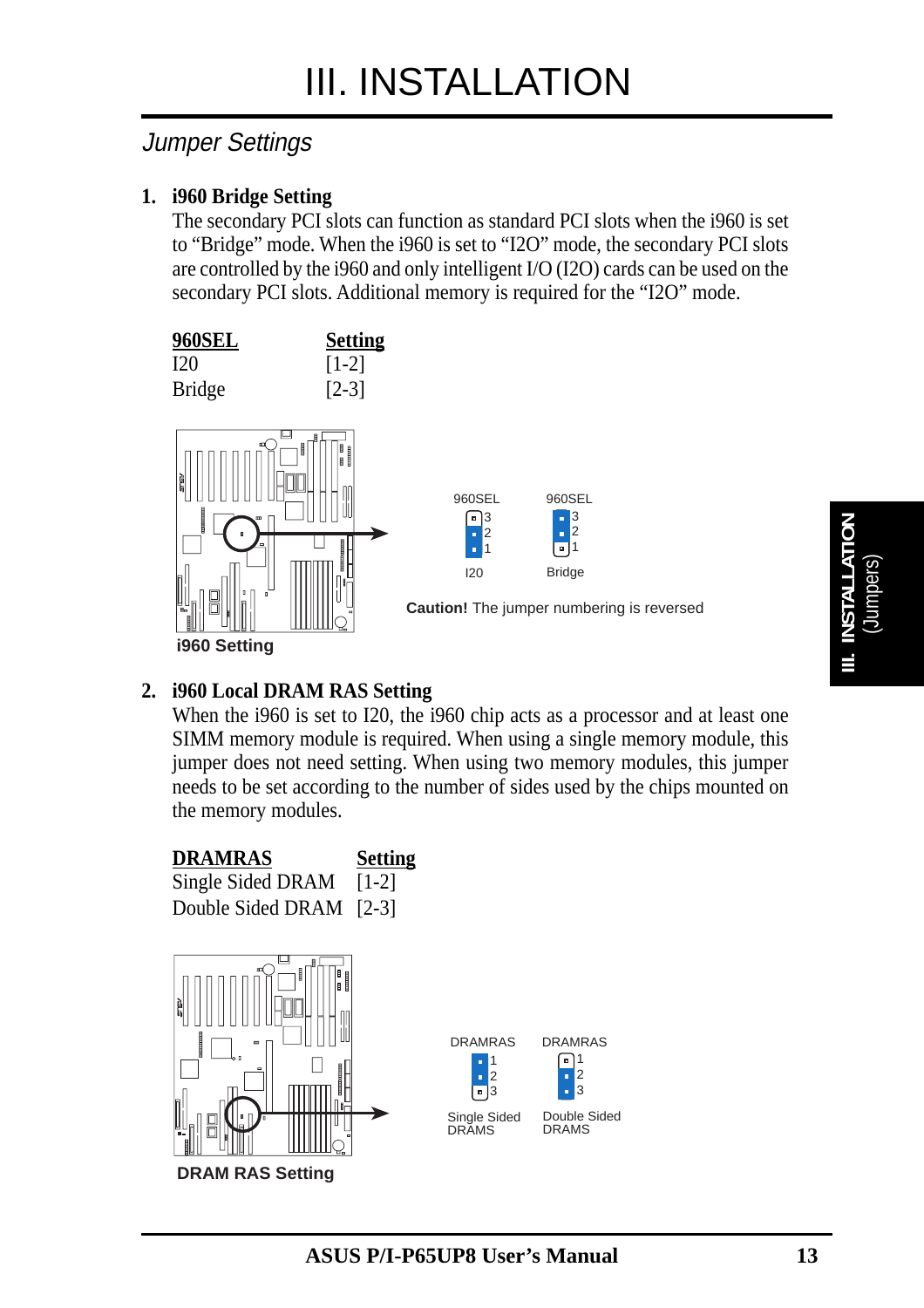### **3. 7880 ID Setting**

Set to SCSI ID 9, if you wish for the onboard Adpatec 7880 SCSI device to boot. Set to SCSI ID 15, if you wish for the onboard Symbios 53C876 device to boot.

| 7880IDSEL     | <b>Setting</b> |
|---------------|----------------|
| ID 9-Boot     | $[2-3]$        |
| ID 15-No boot | $[1-2]$        |



**7880 ID Setting**



(Jumpers) **III. INSTALLATION**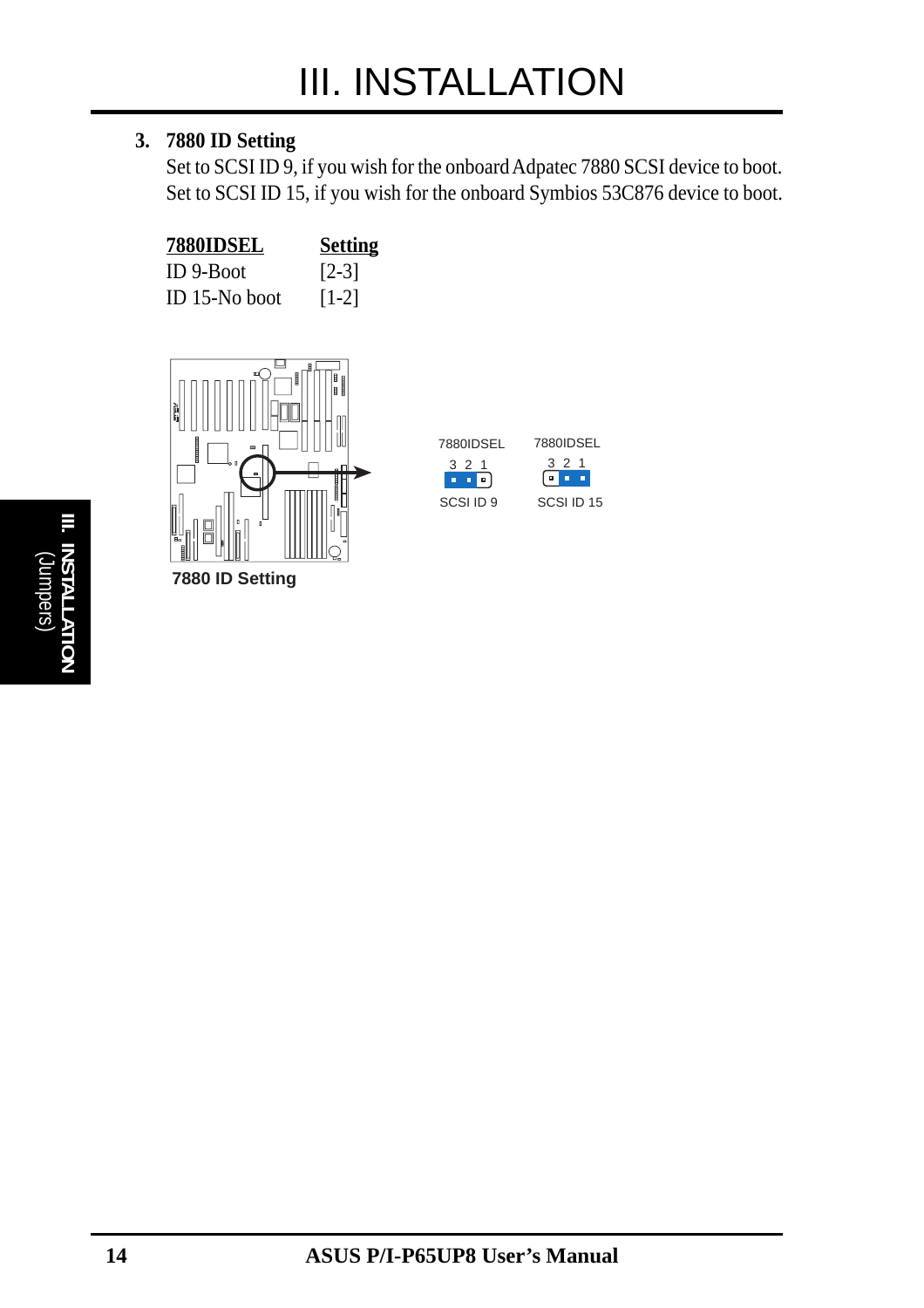### **4. Real Time Clock (RTC) RAM (RTCLR)**

This clears the user-entered information stored in the CMOS RAM of the Real Time Clock such as hard disk information and passwords. To clear the RTC data: (1) Turn off your computer and unplug the AC power, (2) Move this jumper to *Clear CMOS*, (3) Power on the computer, (4) Power off the computer, (5) Remove this jumper, (6) Power on the computer, (7) Hold down <Delete > during bootup and enter BIOS setup to re-enter user preferences.





(Jumpers) **III. INSTALLATION**

### **5. Battery Test Jumper (JP1, JP2)**

You can test the battery's current by removing the jumper and attaching a current meter to the two pins.

**WARNING!** You must unplug the power cord to your power supply to ensure that there is no power to your baseboard. The CMOS RAM containing the BIOS setup information *may* be cleared by this action. You *must* enter BIOS to "Load Setup Defaults" and re-enter any user information after removing and reapplying this jumper.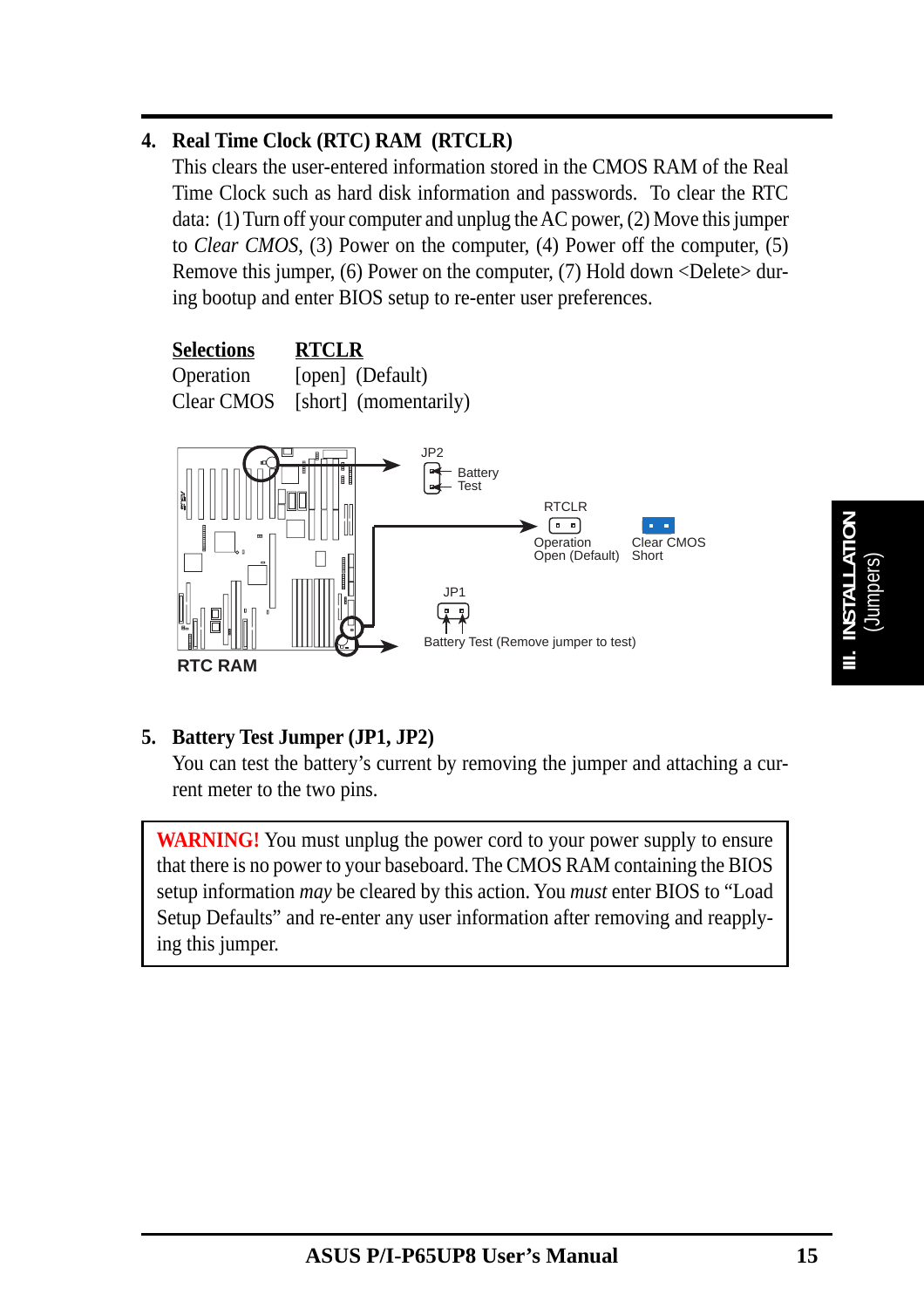### **6. CPU External (BUS) Frequency Selection (FS0, 1, 2) (Baseboard)**

These jumpers tells the clock generator what frequency to send to the CPU. These allow the selection of the CPU's *External* frequency (or *BUS Clock*). The BUS Clock multiplied by the BUS Ratio equals the CPU's *Internal* frequency (the advertised CPU speed).

| <b>BUS Freq. FS2</b> |                    | FS1                      | FS0                    |
|----------------------|--------------------|--------------------------|------------------------|
| 50MHz                | [ON]               | [ON]                     | [ON]                   |
| 60MHz                | $[---]$            | $[--,-]$                 | [ON]                   |
| 66MHz                | $\left[---\right]$ | $\left[ - - - - \right]$ | $\left  - - - \right $ |



**CPU External Clock (BUS) Frequency Setting**

### **Jumper settings on CPU Card Settings on Baseboard**

#### *Intel Pentium Pro (P6) Processor:* **(Chipset)**

| CPU                                                |  |  | <b>BUS</b> (CPU Card BUS Ratio) |                         | on CPU Card)   Ext. on Baseboard)                                                      |                |     |
|----------------------------------------------------|--|--|---------------------------------|-------------------------|----------------------------------------------------------------------------------------|----------------|-----|
| <u>Internal</u>   <u>Ratio</u> JP13 JP14 JP15 JP16 |  |  |                                 | $\sqrt{\text{JP6}}$ JP7 | Freq.                                                                                  | <b>FS2</b> FS1 | FS0 |
|                                                    |  |  |                                 |                         | 200MHz   3.0x [ON] [ON] [----] [ON]   [ON] [----]   66MHz [----] [----] [----]         |                |     |
|                                                    |  |  |                                 |                         | 180MHz 3.0x [ON] [ON] [----] [ON] $\vert$ [----] [ON] $\vert$ 60MHz [----] [----] [ON] |                |     |
|                                                    |  |  |                                 |                         | 166MHz 2.5x [ON] [----] [ON] [ON] $\vert$ [ON] [----] 66MHz [----] [----] [----]       |                |     |
|                                                    |  |  |                                 |                         | 150MHz 2.5x [ON] [----] [ON] [ON] $\vert$ [----] [ON] $\vert$ 60MHz [----] [----] [ON] |                |     |

### **Intel Pentium II Processor:**

| CPU   BUS (CPU Card BUS Ratio)              |                   |  |     | Ext.                       | on Baseboard) |     |     |
|---------------------------------------------|-------------------|--|-----|----------------------------|---------------|-----|-----|
| <b>Internal</b>                             | Ratio JP1 JP2 JP3 |  | JP4 | Freq.                      | FS2           | FS1 | FS0 |
| 333MHz 5.0x [short] [open] [open] [short]   |                   |  |     | 66MHz [----] [----] [----] |               |     |     |
| 300MHz   4.5x [open] [short] [open] [short] |                   |  |     | 66MHz [----] [----] [----] |               |     |     |
| 266MHz   4.0x [short] [short [open] [short] |                   |  |     | 66MHz [----] [----] [----] |               |     |     |
| 233MHz 35x [open] [open] [short] [short]    |                   |  |     | 66MHz [----] [----] [----] |               |     |     |

| Freq      | (CPU Ext. Freq |               |                         |  |  |  |  |  |  |
|-----------|----------------|---------------|-------------------------|--|--|--|--|--|--|
| Card)     | Ext.           | on Baseboard) |                         |  |  |  |  |  |  |
| <u>P7</u> | Freq.          |               | FS2 FS1 FS0             |  |  |  |  |  |  |
| $-1$      | 66MHz          |               | [----] [----] [----]    |  |  |  |  |  |  |
| N         | 60MHz          |               | $[--1]$ $[--1]$ $[ON]$  |  |  |  |  |  |  |
| ---1      | 66MHz          |               | $[--1]$ $[--1]$ $[--1]$ |  |  |  |  |  |  |
| )N]       | 60MHz          |               | $[--1]$ $[--1]$ $[ON]$  |  |  |  |  |  |  |

|       | <b>CPU Ext. Freq</b> |                         |  |
|-------|----------------------|-------------------------|--|
| Ext.  | on Baseboard)        |                         |  |
| Freq. |                      | <b>FS2 FS1 FS0</b>      |  |
| 66MHz |                      | [----] [----] [----]    |  |
| 66MHz |                      | $[--1]$ $[--1]$ $[--1]$ |  |
| 66MHz |                      | $[--1]$ $[--1]$ $[--1]$ |  |
| 66MHz |                      | $[--1]$ $[--1]$ $[--1]$ |  |

(Jumpers) **III. INSTALLATION**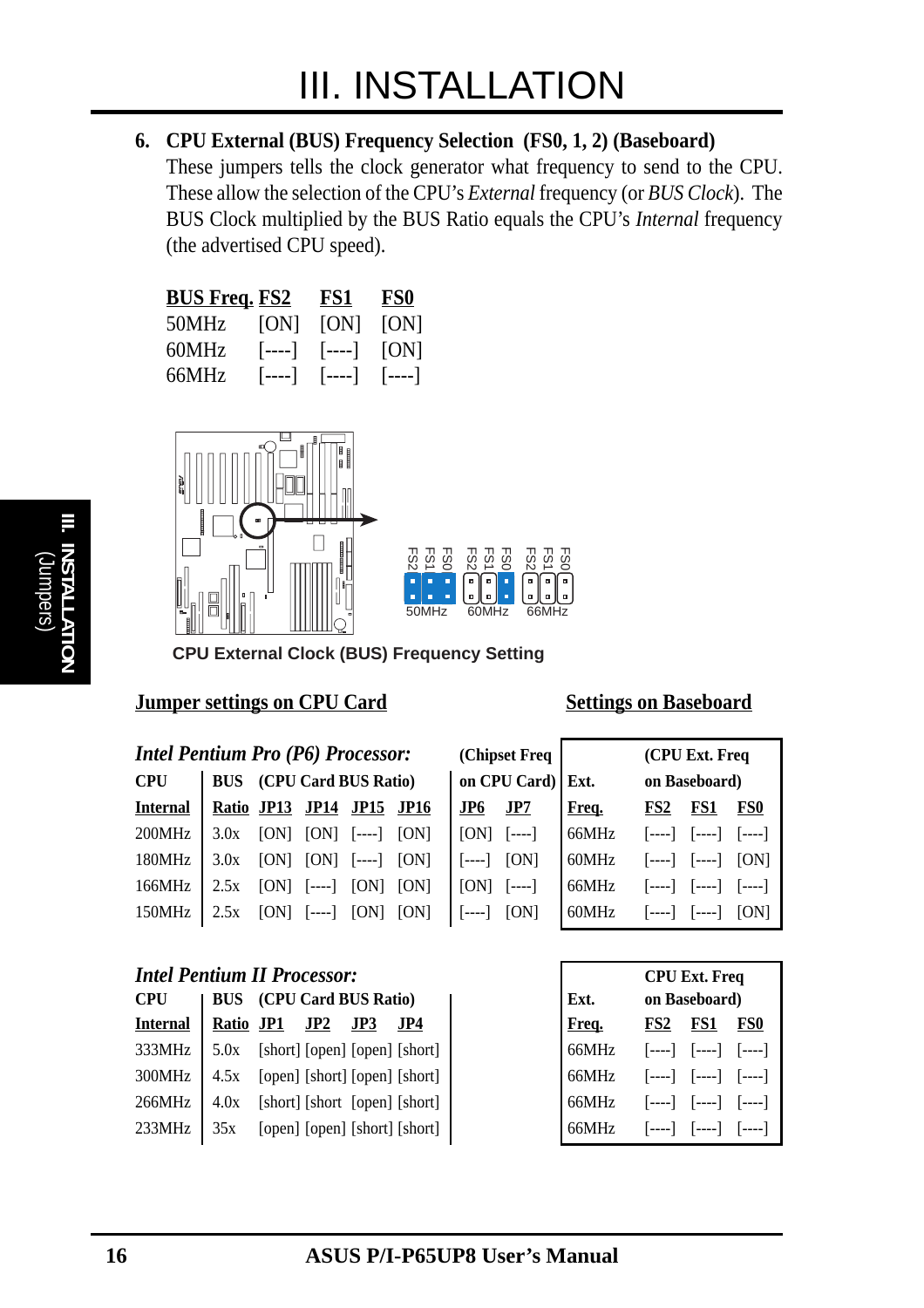# III. INSTALLATION

(This page was intentionally left blank)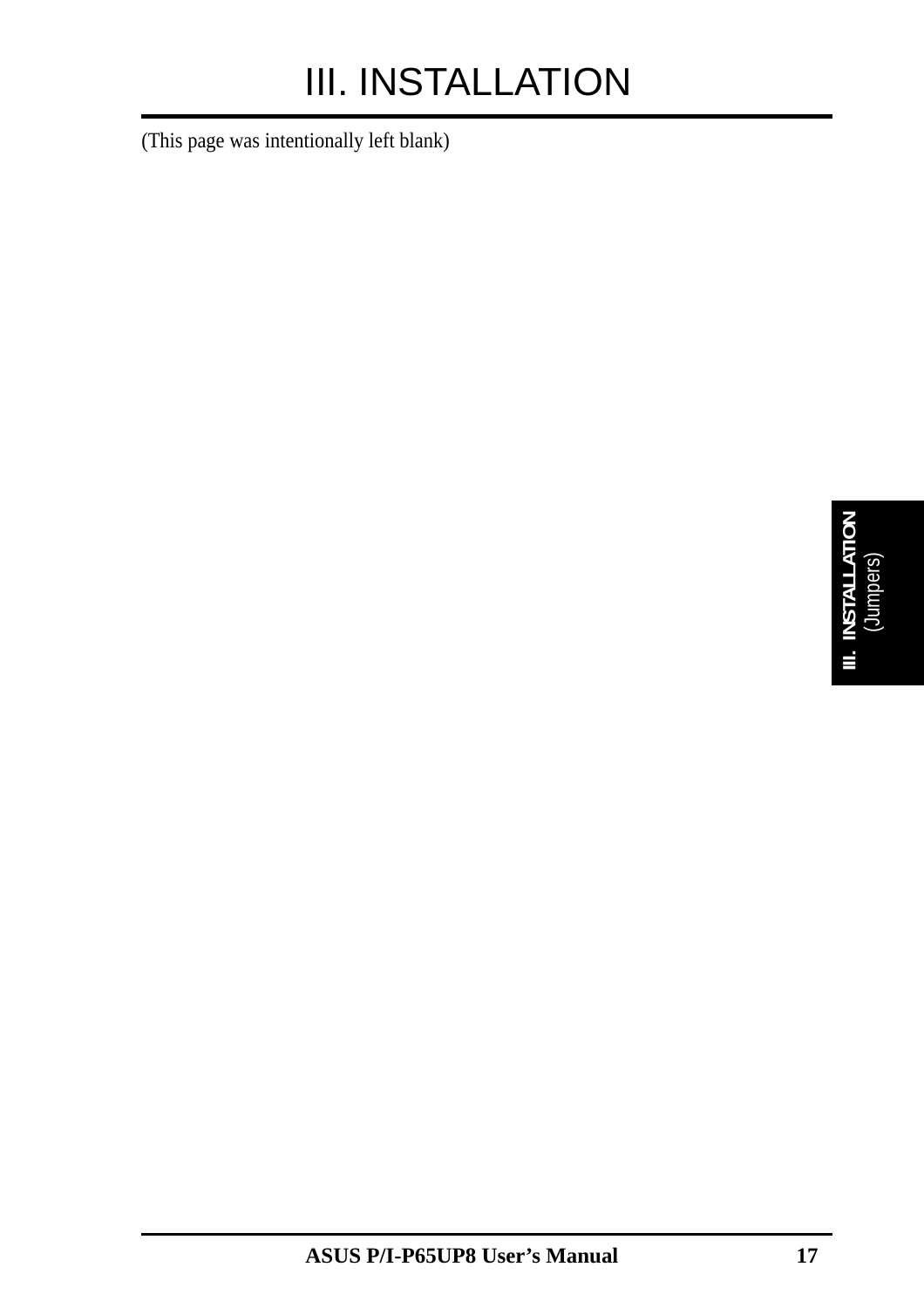# 2. System Memory (DRAM)

This baseboard supports eight 72-pin SIMMs (Single Inline Memory Modules) of 4MB, 8MB, 16MB, 32MB, 64MB, 128MB to form a memory size between 8MB to 1GB. The DRAM can be either 60ns or 70ns Fast Page Mode (Asymmetric or Symmetric), Extended Data Output (EDO), or Burst Extended Data Output (BEDO) (with C-P6ND only). SIMMs must be installed in pairs so that each bank contains two of the same size memory modules. To support ECC, you must use *true* (opposed to phantom parity generated by TTL chips) 36-bit parity-type SIMM (e.g. 8 chips  $+4$  parity chips) in pairs for all modules. Mixing 32-bit non-parity SIMM (e.g. 8 chips) and 36-bit SIMM (e.g. 12 chips) will work minus the ECC feature.

**IMPORTANT: Memory setup is required in "Auto Configuration" in the CHIPSET FEATURES SETUP of the BIOS software. Each bank must have the same size memory installed in pairs.**

| <b>Bank</b>                | <b>Memory Module</b>                                  |    | <b>Total Memory</b> |
|----------------------------|-------------------------------------------------------|----|---------------------|
| Bank 0<br>SIMM Slots $1&2$ | 4, 8, 16, 32, 64, 128MB<br>72-pin FPM, EDO, BEDO SIMM | x2 |                     |
| Bank 1<br>SIMM Slots 3&4   | 4, 8, 16, 32, 64, 128MB<br>72-pin FPM, EDO, BEDO SIMM | x2 |                     |
| Bank 2<br>SIMM Slots 5&6   | 4, 8, 16, 32, 64, 128MB<br>72-pin FPM, EDO, BEDO SIMM | x2 |                     |
| Bank 3<br>SIMM Slots 7&8   | 4, 8, 16, 32, 64, 128MB<br>72-pin FPM, EDO, BEDO SIMM | x2 |                     |
|                            | Total System Memory (Max 1GB)                         |    |                     |

*Install memory in any or all of the banks in any combination as follows:*

**NOTE:** Memory on socket 1 has a clearance of 5.0 cm when the C-PKND and C-P6ND CPU cards are installed and 5.5 cm when the C-P55T2D CPU card is installed.

**IMPORTANT:** Each bank must have the same size memory installed in pairs. Do not use memory modules with more than 24 chips per module. Modules with more than 24 chips exceed the design specifications of the memory subsystem and will be unstable.

**i960 Local DRAM: The i960 requires 4MB to 256MB (16MB recommended) memory using one or two EDO DRAM modules when 960SEL jumper is set to "I2O." The i960 does not require memory in the "Bridge" mode. Use i960 SIMM socket 1 when using only one module. The i960 does not support parity or ECC.**

**III. INSTALLATION** (Memory)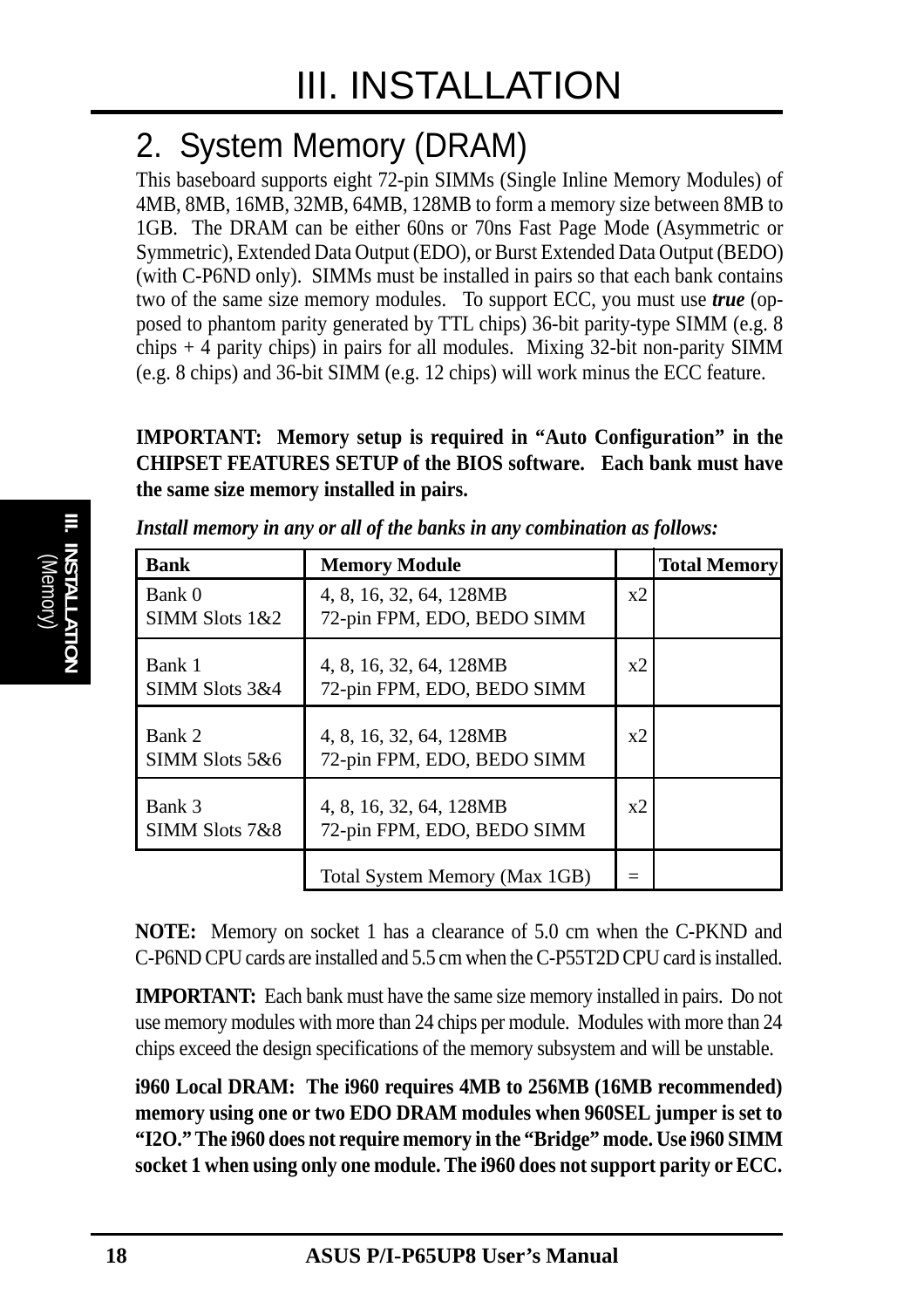### DRAM Memory Installation Procedures

### **IMPORTANT: Install memory modules in symmetric pairs.**

1. The SIMM memory modules will only fit in one orientation as shown because of a "Plastic Safety Tab" on one end of the SIMM slots which requires the "Notched End" of the SIMM memory modules.



- 2. Press the memory module firmly into place starting from a 45 degree angle making sure that all the contacts are aligned with the slot.
- 3. With your finger tips, rock the memory module into a vertical position so that it clicks into place.



- 4. The plastic guides should go through the two mounting holes on the sides and the clips should snap on the other side.
- 5. To release the memory module, squeeze both clips outward and rock the module out of the clips.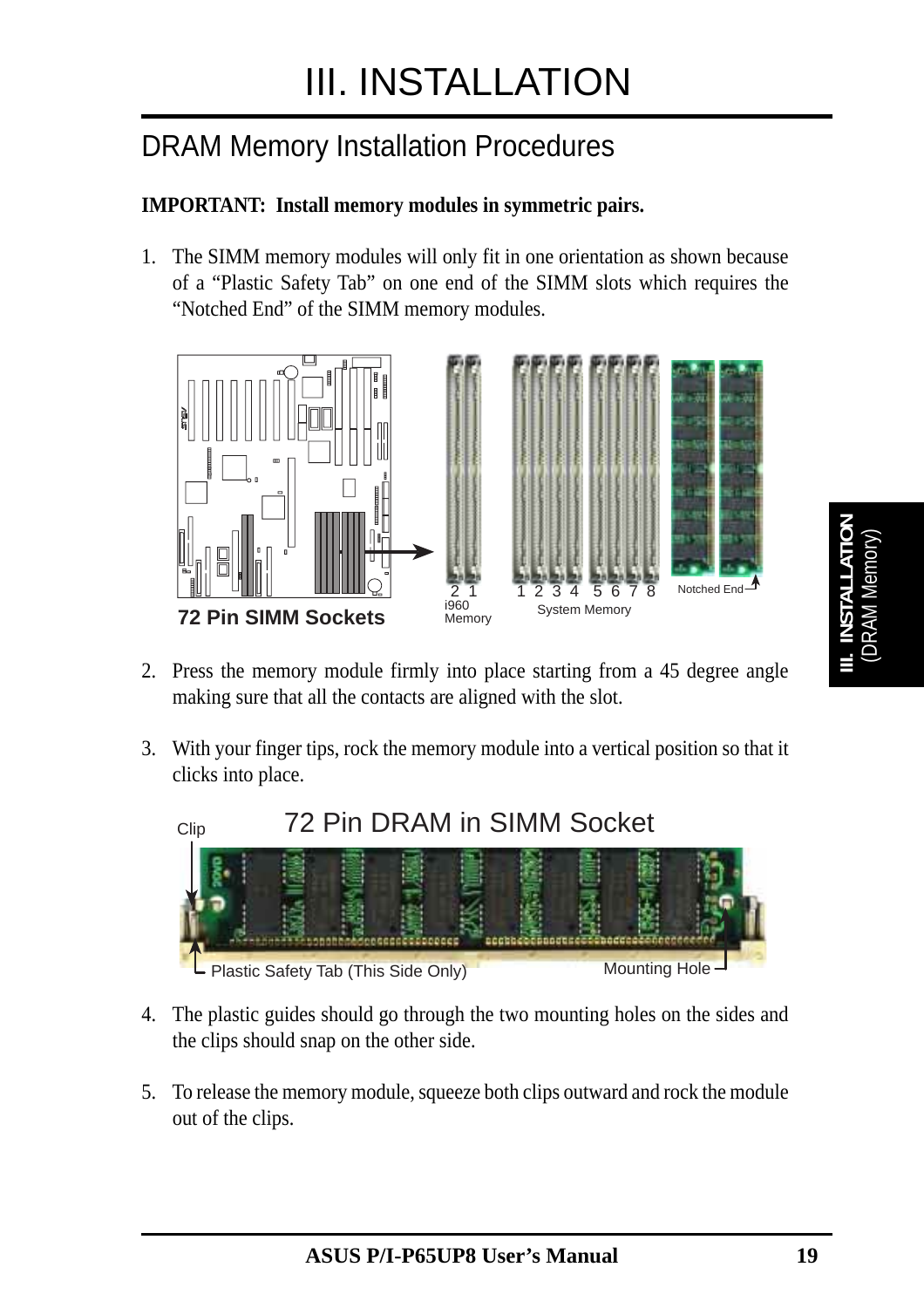# 3. Central Processing Unit

The P/I-P65UP8 baseboard provides a CPU card slot that can be used with the ASUS C-PKND or C-P6ND CPU cards, which are available separately. You must purchase any one of these CPU cards (see next page for a brief description) to complete the system's board.

### System Case

The system case must be a full-size tower or server case to give a clearance as follows:



**NOTE:** The C-P6ND Pentium Pro CPU card can easily fit in the given space, but the C-PKND Pentium II CPU card will block the ISA 3 slot.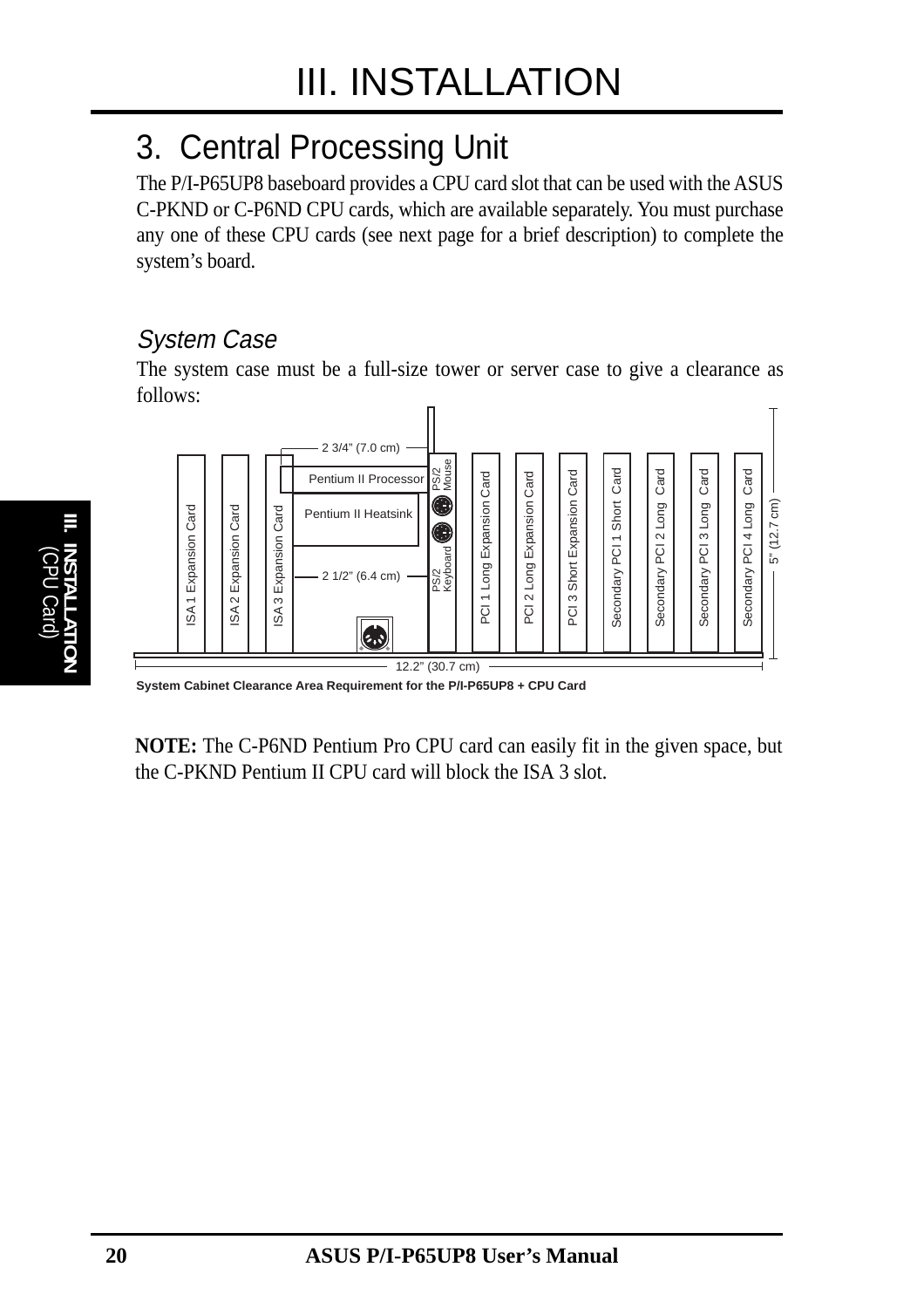One end of the CPU card has a bracket, which should slide into the system case front panel. Be sure that the system case can support a long PCI card on the first slot and that a groove is available for the bracket. Refer to your respective CPU card's documentation for details.

### **General Installation Procedures for the ASUS CPU Card:**

- 1. Remove the CPU card from its packaging without touching the integrated circuit (IC) chips, connectors, and other components. Place it onto the antistatic bag.
- 2. Follow instructions in the CPU card manual on installing the processor/s, support bracket, and setting jumpers.
- 3. Remove the expansion slot cover for the first slot.
- 4. Carefully align the CPU card over the CPU Card Slot (CPU SLOT A and CPU SLOT B).
- 5. Be sure that the card is perpendicular to the baseboard. Firmly press one end of the card halfway in, the other end halfway in, then the first end completely in, and finally, the second end completely in. Be sure that all the connectors are evenly inserted into the slots.
- 6. Screw in the metal bracket to the system case.

**WARNING!** Move the system carefully and only with the power off because the CPU card is heavy as well as delicate.

**NOTE:** The BIOS on the CPU cards are different. When adding a CPU card, find the BIOS chip that came with the CPU card and replace it with the one on the baseboard, if one is present.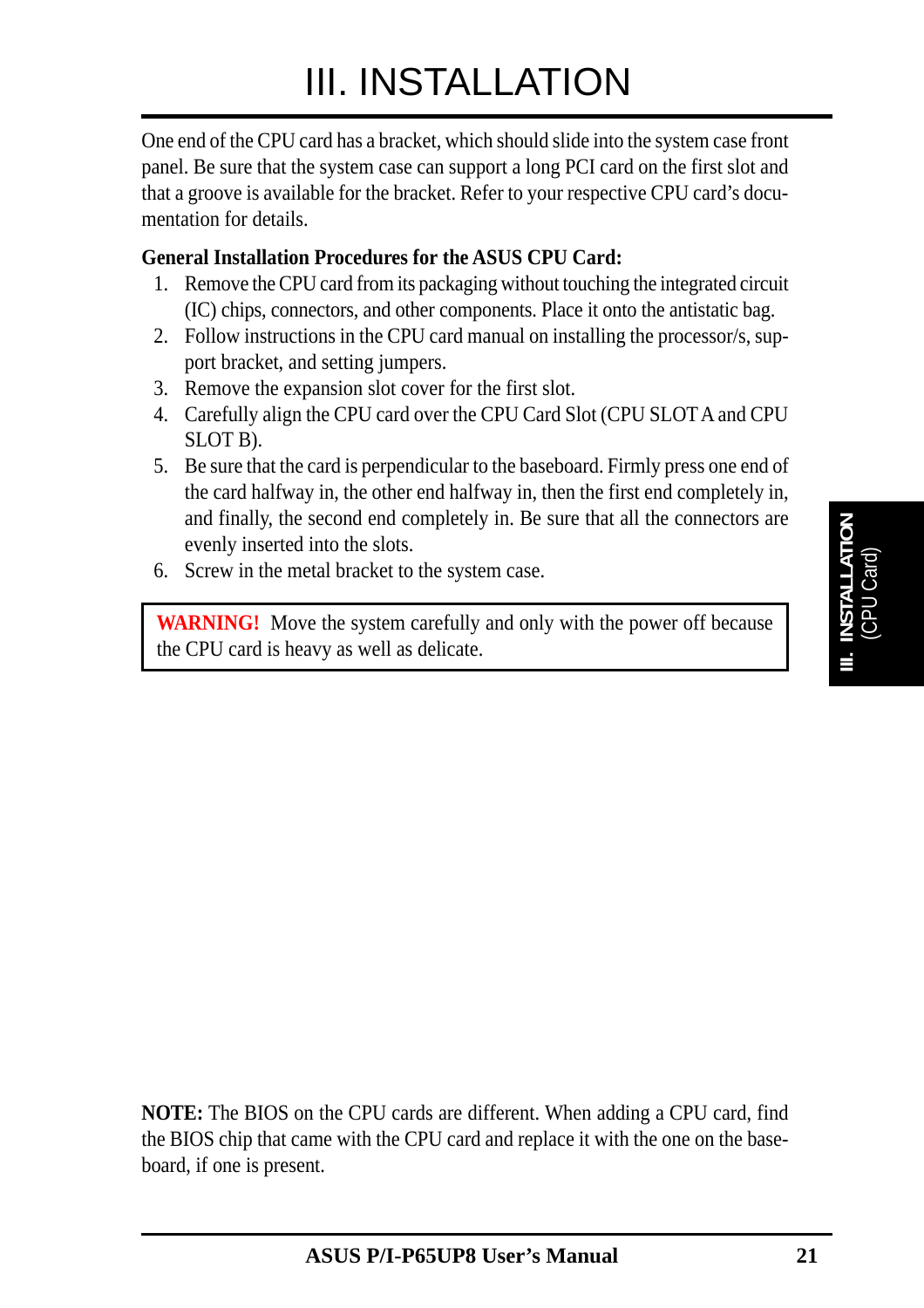# 4. Expansion Cards

First read your expansion card documentation on any hardware and software settings that may be required to set up your specific card.

**WARNING!** Unplug your power supply when adding or removing expansion cards or other system components. Failure to do so may cause severe damage to both your baseboard and expansion cards.

### Expansion Card Installation Procedure

- 1. Read the documentation for your expansion card.
- 2. Set any necessary jumpers on your expansion card.
- 3. Remove your computer system's cover.
- 4. Remove the bracket on the slot you intend to use. Keep the bracket for possible future use.
- 5. Carefully align the card's connectors and press firmly.
- 6. Secure the card on the slot with the screw you removed in step 4.
- 7. Replace the computer system's cover.
- 8. Set up the BIOS if necessary (such as *IRQ xx Used By ISA: Yes* in PNP AND PCI SETUP)
- 9. Install the necessary software drivers for your expansion card.

### Assigning IRQs for Expansion Cards

**IMPORTANT:** Interrupt requests are shared as shown by the following table:

|                         | <b>INT-A</b> | <b>INT-B</b> | <b>INT-C</b> | <b>INT-D</b> |
|-------------------------|--------------|--------------|--------------|--------------|
| $\overline{PCI}$ slot 1 | shared       |              |              |              |
| PCI slot 2              | --           | shared       |              |              |
| PCI slot 3              | --           |              | shared       |              |
| <b>Onboard VGA</b>      |              |              | shared       |              |
| 7880 SCSI               |              | shared       |              |              |
| i960 processor          |              |              |              | shared       |
| $2nd$ -PCI slot 1       |              |              |              | shared       |
| 2nd-PCI slot 2          | shared       |              |              |              |
| 2nd-PCI slot 3          |              |              |              |              |
| $2nd$ -PCI slot 4       |              |              |              |              |
| <b>Symbios SCSI</b>     | shared ch.2  |              |              | shared ch.1  |

If using PCI cards on shared slots, make sure that the drivers support "Share IRQ" or that the cards do not need IRQ assignments. Conflicts will arise between the two PCI groups that will make the system unstable or cards inoperable.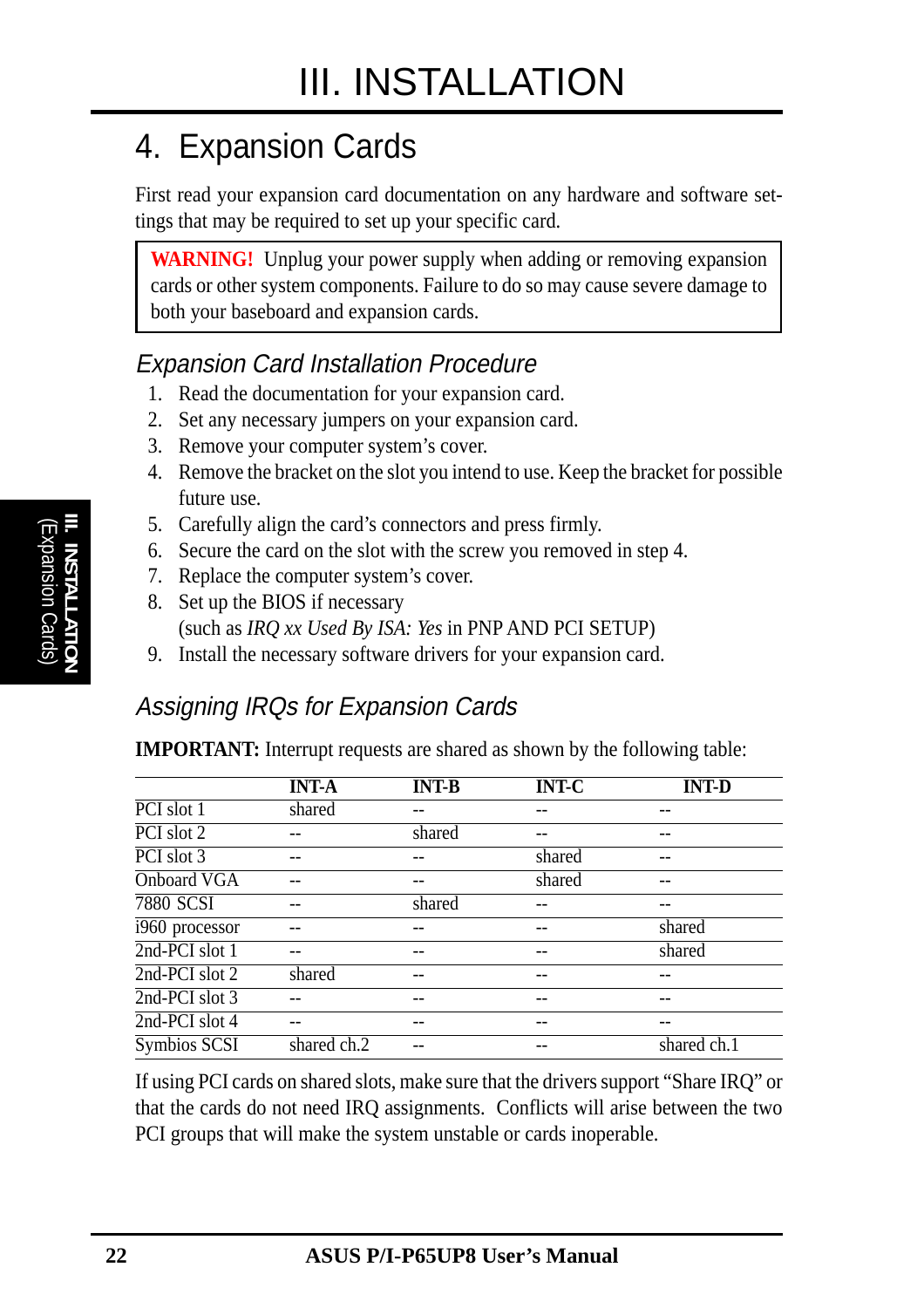# III. INSTALLATION

Some expansion cards need to use an IRQ to operate. Generally an IRQ must be exclusively assigned to one use. In a standard design there are 16 IRQs available but most of them are already in use, leaving 6 IRQs free for expansion cards.

Both ISA and PCI expansion cards may require to use IRQs. System IRQs are available to cards installed in the ISA expansion bus first, then any remaining IRQs are available to PCI cards. Currently, there are two types of ISA cards. The original ISA expansion card design, now referred to as legacy ISA cards, requires that you configure the card's jumpers manually and then install it in any available slot on the ISA bus. You may use Microsoft Diagnostics (MSD.EXE) utility located in the Windows directory to see a map of your used and free IRQs. If you use Windows 95, the **Resources** tab under **Device Manager** displays the resource settings being used by a particular device (to gain access, double-click the **System** icon under the **Control Panel** program). Ensure that no two devices share the same IRQs or your computer will experience problems when those two devices are in use at the same time.

To simplify this process, the baseboard complies with the Plug and Play (PnP) specification, which was developed to allow automatic system configuration whenever a PnP-compliant card is added to the system. For PnP cards, IRQs are assigned automatically from those available.

If the system has both legacy and PnP ISA cards installed, IRQs are assigned to PnP cards from those not used by legacy cards. The PCI and PNP configuration section of the BIOS setup utility can be used to assign which IRQs are being used by legacy cards. For older legacy cards that do not work with the BIOS, you may contact your vendor for an ISA Configuration Utility.

An IRQ number is automatically assigned to PCI expansion cards after those used by legacy and PnP ISA cards. In the PCI bus design, the BIOS automatically assigns an IRQ to a PCI slot that contains a card requiring an IRQ. To install a PCI card, you need to set the INT (interrupt) assignment. Since all the PCI slots on this baseboard use an INTA #, set the jumpers on your PCI cards to INT A.

### Assigning DMA Channels for ISA Cards

Some ISA cards, both legacy and PnP, may also need to use a DMA (Direct Memory Access) channel. DMA assignments for this baseboard are handled the same way as the IRQ assignment process described earlier. You can select a DMA channel in the PCI and PnP configuration section of the BIOS Setup utility.

**IMPORTANT:** To avoid conflicts, reserve the necessary IRQs and DMAs for legacy ISA cards (under PNP AND PCI SETUP of the BIOS SOFTWARE, choose *Yes* in *IRQ xx Used By ISA* and *DMA x Used By ISA* for those IRQs and DMAs you want to reserve).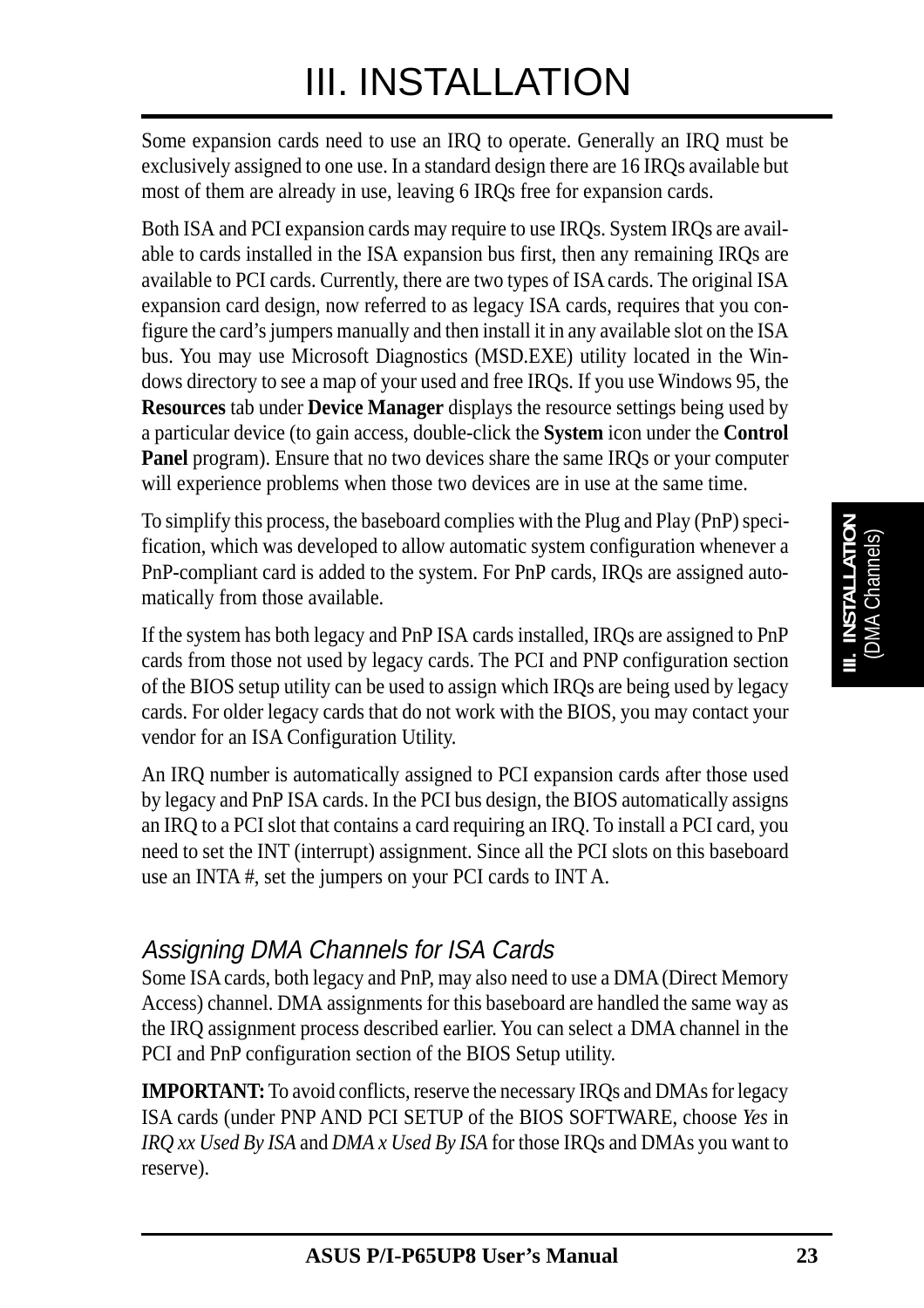# 5. External Connectors

**WARNING!** Some pins are used for connectors or power sources. These are clearly differentiated from jumpers as shown in the baseboard layout on page 10. Placing jumper caps over these pins will cause damage to your baseboard.

**IMPORTANT:** Connect ribbon cables such that the red stripe is on the pin 1 side of the connector. The four corners of the connectors are labeled on the baseboard. Pin 1 is the side closest to the power connector on hard and floppy disk drives. IDE ribbon cable must be less than 18in. (46cm), with the second drive connector no more than 6in. (15cm) from the first connector.

### **1. Keyboard Connector (5-pin KBCON)**

This connector is for either a standard IBM-compatible, 101/102-key, or 104 key (Windows 95-compatible) keyboard. Use either the AT keyboard connector on the baseboard or PS/2 keyboard connector on the CPU card.





**Keyboard Connector**

### **2. Floppy Disk Drive Connector (34-1 pin FLOPPY)**

This connector supports the provided floppy drive ribbon cable. After connecting the single end to the board, connect the two plugs on the other end to the floppy drives. **(Pin 5 is removed to prevent inserting in the wrong orientation when using ribbon cables with pin 5 plugged).**



**Floppy Disk Drive Connector**

Orient the red stripe on the floppy ribbon cable to Pin 1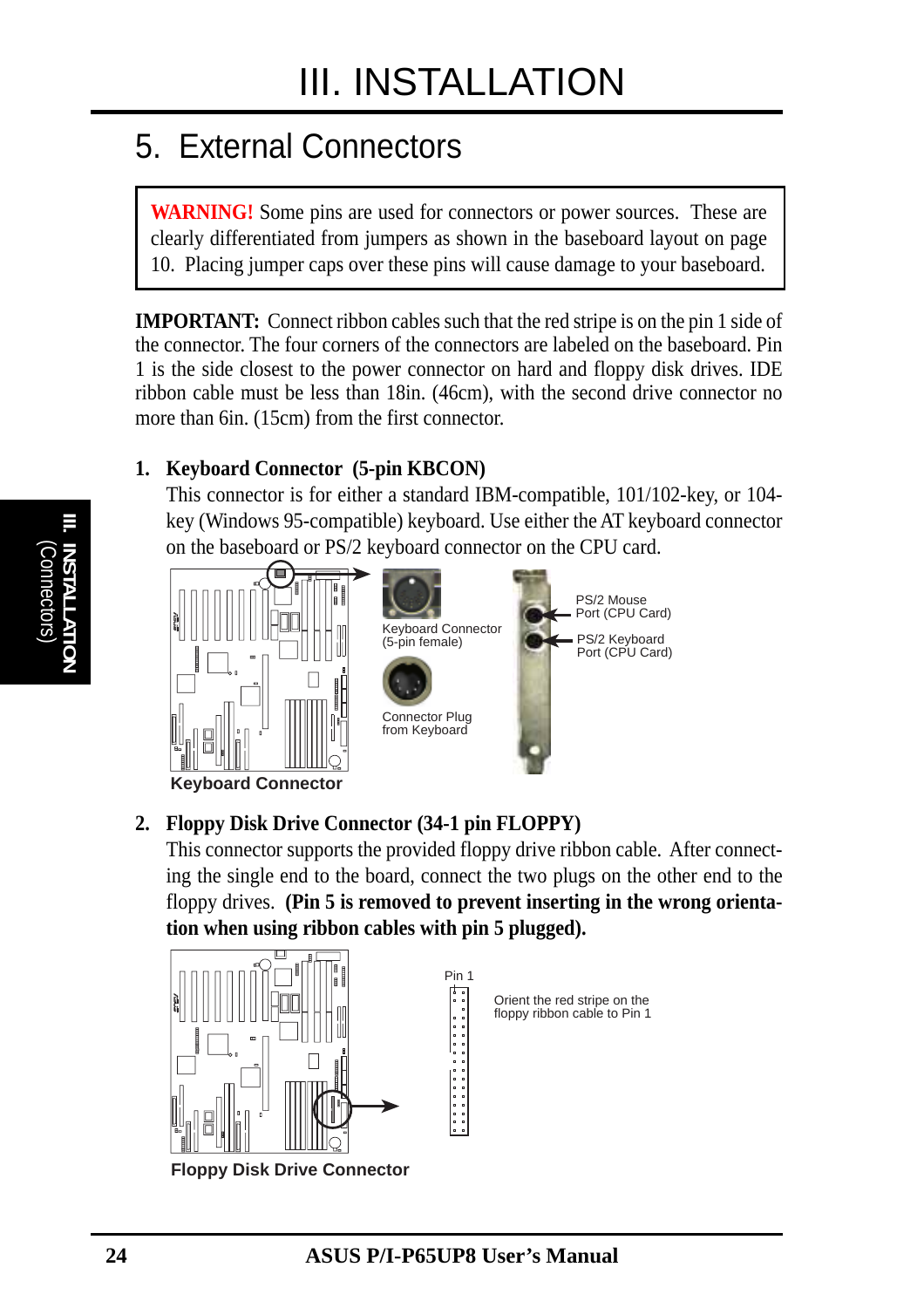### **3. Parallel Printer Connector (26-1 pin PRINTER)**

This connector supports the included parallel port ribbon cable with mounting bracket. Connect the ribbon cable to this connector and mount the bracket to the case on an open slot. You can make available the parallel port and choose the *IRQ Onboard Parallel Port* in **Chipset Features** of the BIOS SOFTWARE. **(Pin 26 is removed to prevent inserting in the wrong orientation when using ribbon cables with pin 26 plugged)**



**Parallel Port Connector**

Orient the red stripe on the parallel ribbon cable to Pin 1

For the parallel port connector to be available, connect the included parallel (25-pin female) cable set to a free expansion port.

**TIP:** You may also remove the bracket connectors and mount them directly to the case to save expansion slot space.

**4. Serial Port COM1 and COM2 Connectors (Two 10-1 pin COM1 & COM2)** These connectors support the provided serial port ribbon cables with mounting bracket. Connect the ribbon cables to these connectors and mount the bracket to the case on an open slot. You can make available the serial port and choose the *IRQ Onboard Serial Port* in **Chipset Features** of the BIOS SOFTWARE. **(Pin 10 is removed to prevent inserting in the wrong orientation when using ribbon cables with pin 10 plugged)**

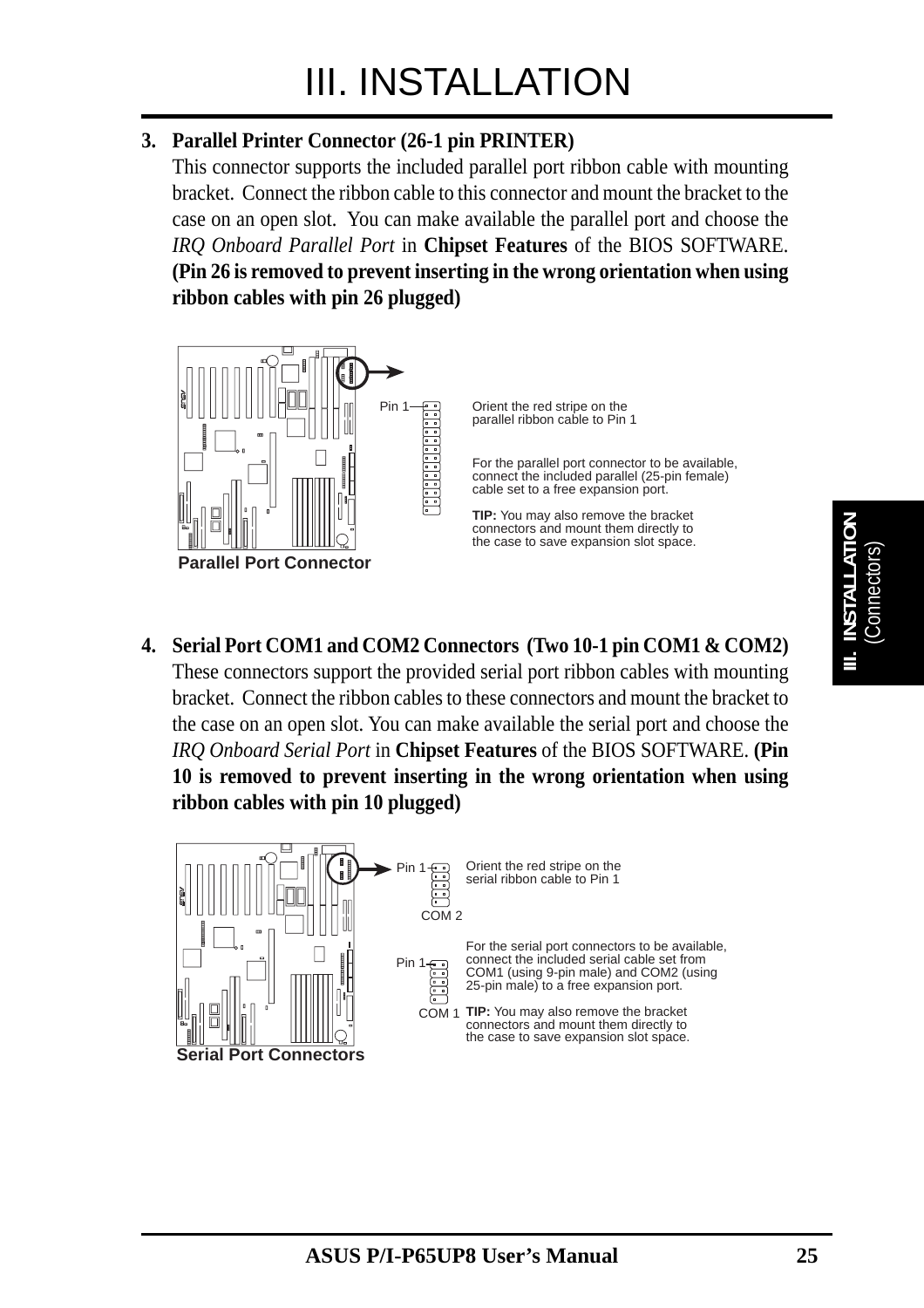### **5. Primary/Secondary IDE Connectors (Two 40-1 pin IDE1 & IDE2)**

These connectors support the provided IDE hard disk ribbon cable. After connecting the single end to the board, connect the two plugs at the other end to your hard disk(s). If you install two hard disks on one connector (channel), then you must configure a second drive as Slave mode by setting its jumper according to your hard disk jumper diagram. You may also configure two hard disks to be both Masters using one ribbon cable on the primary IDE connector and another on the secondary IDE connector. A new BIOS feature allows SCSI hard drive bootup (see "HDD Sequence SCSI/IDE First" in the BIOS FEA-TURES SETUP of the BIOS software). **(Pin 20 is removed to prevent inserting in the wrong orientation when using ribbon cables with pin 20 plugged).**



**IDE (Hard Disk Drive) Connectors**

### **6. SCSI and IDE Activity LED (2-pin HD LED)**

This connector connects to the hard disk activity indicator light on the system cabinet. Read and write activity by devices connected to the Primary or Secondary IDE connectors will cause the HD LED to light.

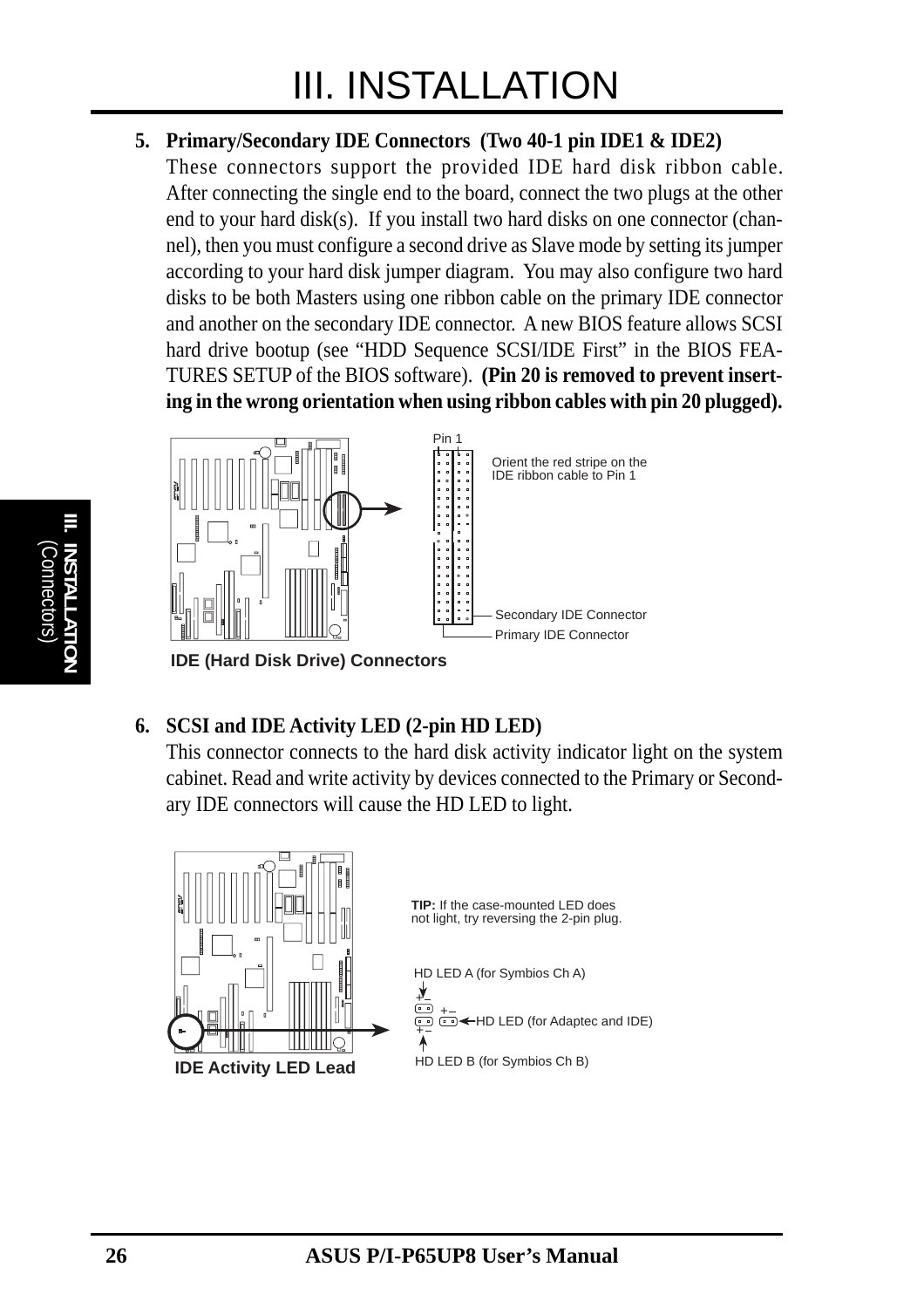### **7. VGA Connector (16 pin VGACON)**

To use the onboard VGA, you must attach the provided VGA cable to this connector and mount the bracket to the system cabinet on a free expansion slot or remove the bracket and mount to the system cabinet's serial port opening. The VGA cable then provides a standard 15-pin D-Sub connector for a monitor.



**VGA (Monitor) Connector**

### **8. VGA Memory Upgrade Sockets**

This baseboard comes with 1MB VGA memory. Two sockets are provided to upgrade the VGA memory to 2MB by adding two EDO DRAM's.







Each chip is 512KB DRAM. Two chips must be installed to increase the VGA memory by 1MB.

NOTE: The indentations are shown white for visibility, they are normally black.

Match the small indentation on the chip's sloped edge with the socket's cut corner. Place the chip flat and evenly into the socket and press firmly but carefully so that the chip enters evenly. When installed, the chip should be flush with the socket.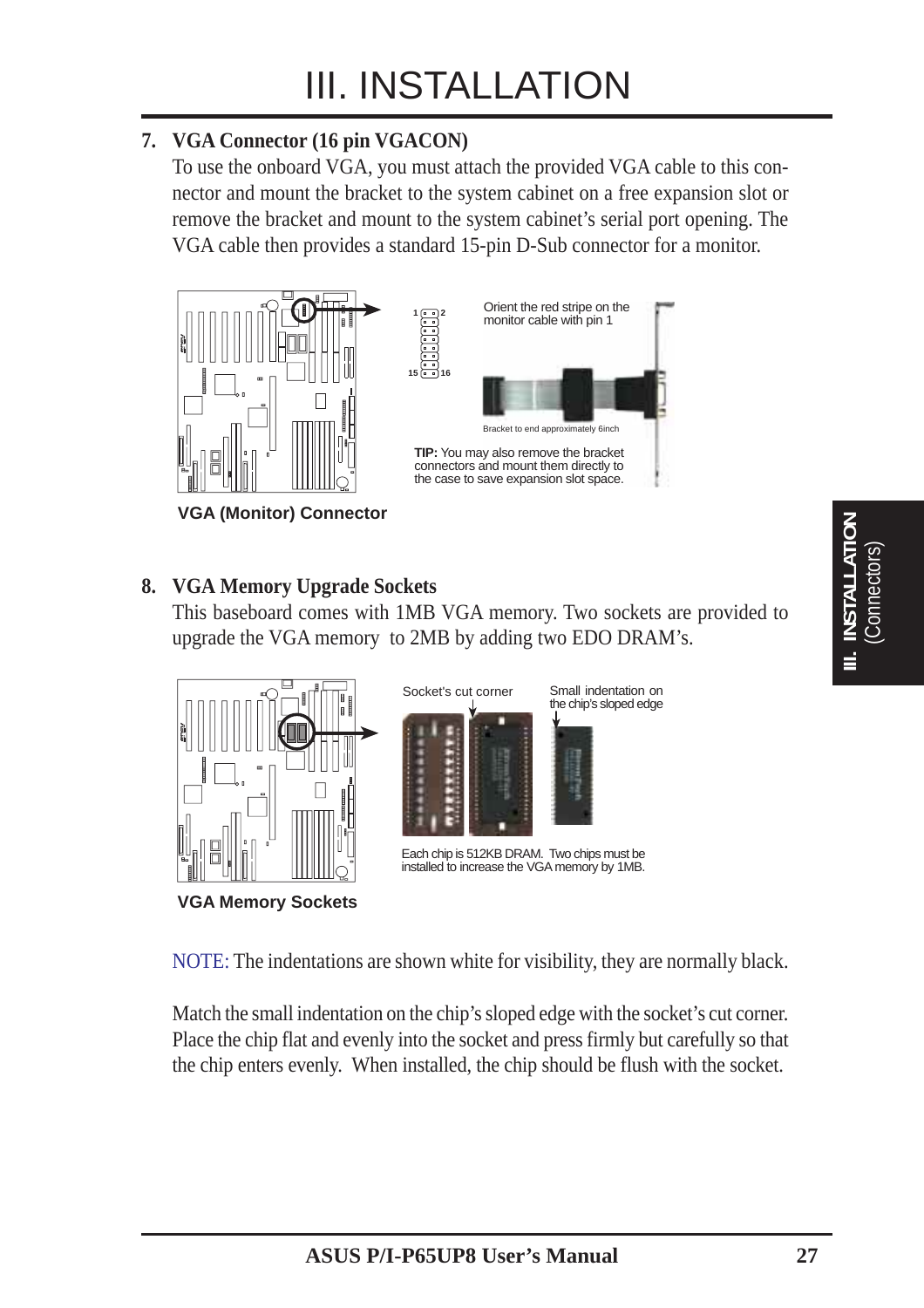### **9. IrDA-compliant Infrared Module Connector (5-pin IR)**

This connector supports the optional wireless transmitting and receiving infrared module. This module mounts to a small opening on system cases that support this feature. You must also configure the setting through BIOS setup in **Chipset Features** to select whether UART2 is directed for use with COM2 or IrDA. Use the five pins (as defined by Intel) as shown below (Back View) and connect a ribbon cable from the module to the baseboard according to the pin definitions. The ribbon cable that may be supplied may either have five or ten pins (for other standards). If using a ten-pin ribbon cable, use only the top five row of the ribbon cable plug.



### **10. USB Module Connector (10-1 pin USB)**

If you want to use the universal serial bus (USB), you need to purchase an external connector set. The external connector connects to the 9-pin block.



(Connectors) **III. INSTALLATION**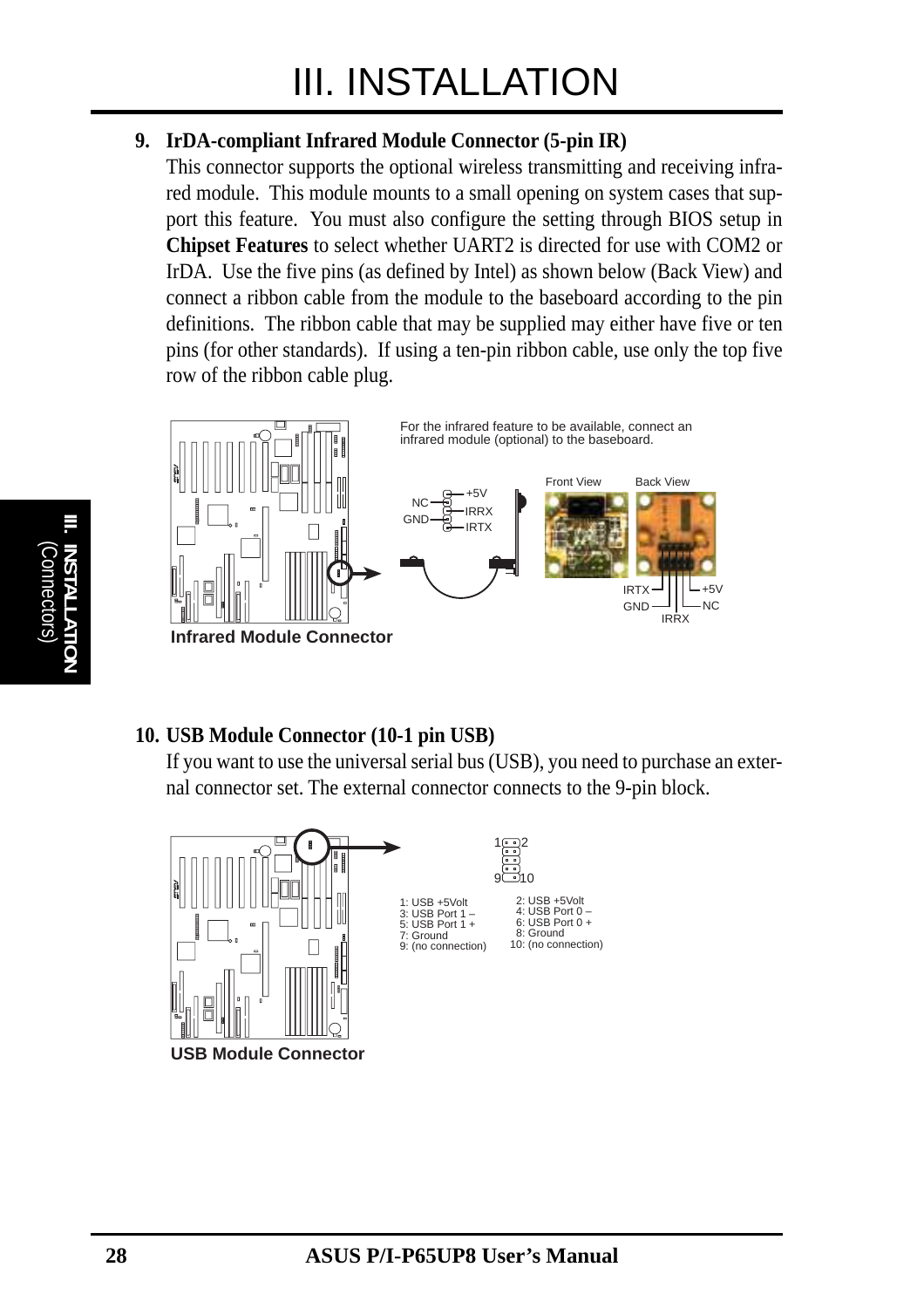**11. ASUS System Monitoring Module Connector (20-1 pin SERVER\_CON)** This connector is for an optional ASUS System Monitoring Module for monitoring system temperature and fan RPM.



### **12. Chassis Open Alarm Connector (4-1 pin CHASSIS)**

This connector is for an optional ASUS System Monitoring Module for monitoring chassis open/close status. A high level signal to the chassis signal lead will indicate to the system that the chassis has been opened.



**Chassis Connector**

Chassis Signal<br>Ground Power (+3V/+5V)

For the chassis open alarm feature to work, you must connect the optional ASUS Server Managment Module to these pins.

The +5V power comes from the power supply, when the A/C is connected. With the A/C power disconnected, the +3V power comes from the onboard button cell battery.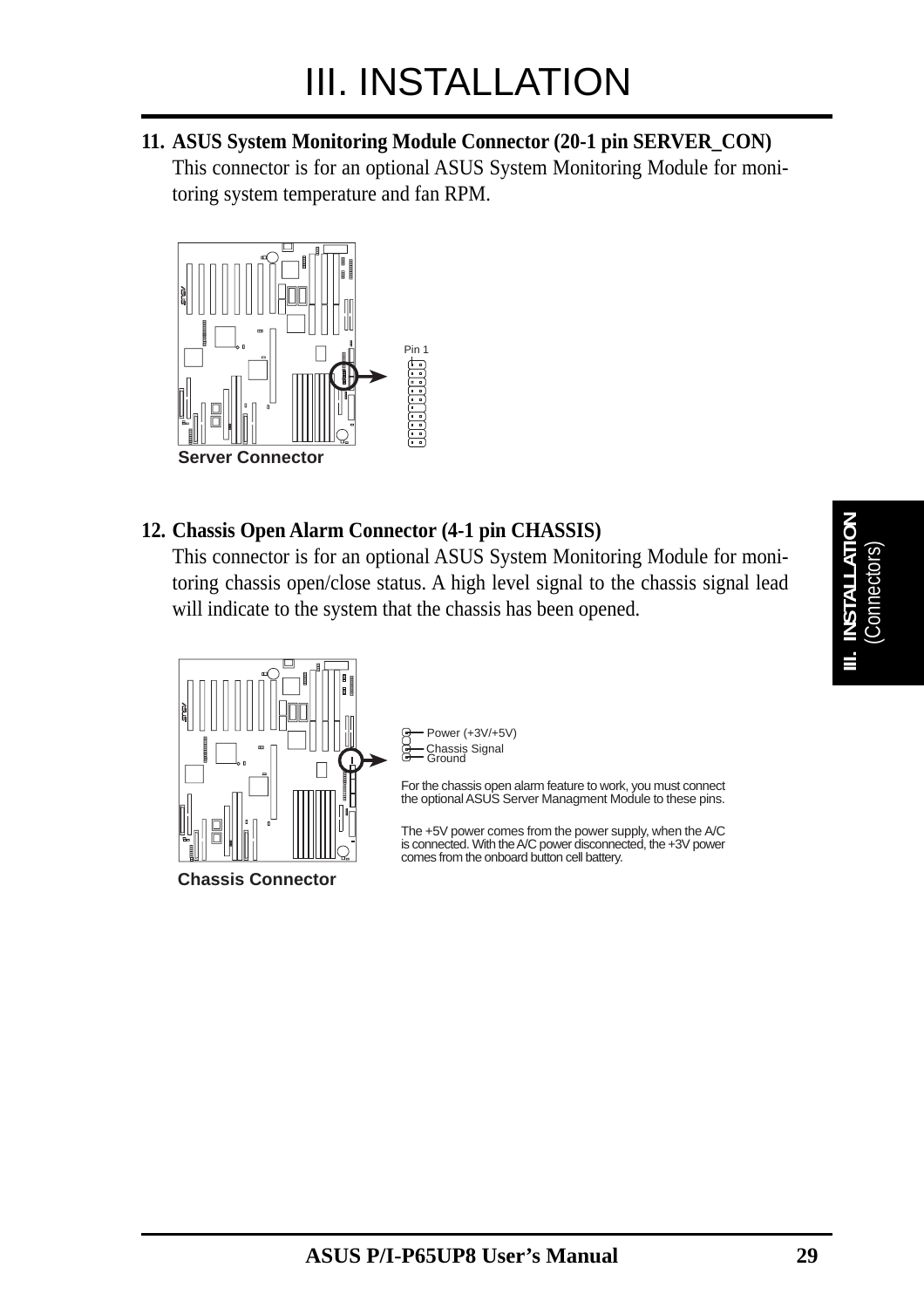### **13. SMI Suspend Switch Lead (SMI)**

This allows the user to manually place the system into a suspend mode or "Green" mode where system activity will be instantly decreased to save electricity and expand the life of certain components when the system is not in use. This 2-pin connector (see the figure below) connects to the case-mounted suspend switch. If you do not have a switch for the connector, you may use the "Turbo Switch" since it does not have a function. SMI is activated when it detects a *short to open* moment and therefore leaving it shorted will not cause any problems. May require one or two pushes depending on the position of the switch. Wake-up can be controlled by settings in the BIOS but the keyboard will always allow wakeup (the SMI lead cannot wake-up the system). If you want to use this connector, "Suspend Switch" in the **Power Management Setup** of the BIOS SOFTWARE section should be on the default setting of *Enable.*

### **14. ATX Power Switch / Soft Power Switch (PWR SW.) (ATX Power Req.)**

The system power can be controlled by a momentary switch connected to this lead. Pushing the button once will switch the system between ON and OFF. The system power LED shows the status of the system's power.

### **15. Reset Switch Lead (RESET)**

This 2-pin connector connects to the case-mounted reset switch for rebooting your computer without having to turn off your power switch This is a preferred method of rebooting in order to prolong the life of the system's power supply.

### **16. System Power LED (PWR.LED) or (TB.LED)**

This 3-pin (PWR.LED) or 2-pin (TB.LED) connector connects to the system power LED, which lights when the system is powered on and blinks when it is in sleep (suspend) mode.

### **17. Keyboard Lock Switch Lead (KEYLOCK)**

This 2-pin connector connects to the case-mounted key switch to allow keyboard locking.

### **18. Speaker Connector (SPEAKER)**

This 4-pin connector connects to the case-mounted speaker.





Requires an ATX power supply.

**System Panel Connectors**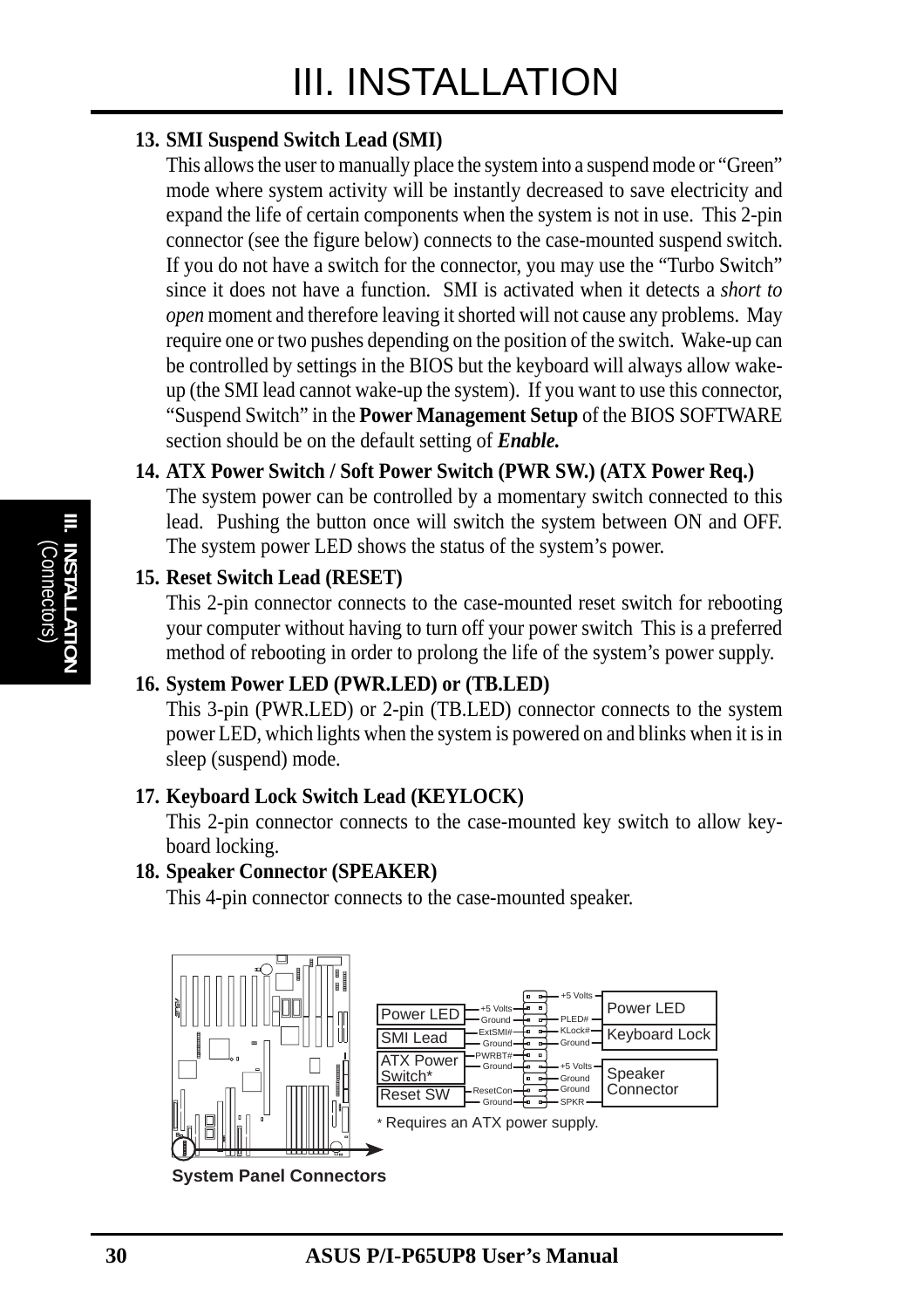### **19. Ultra-Fast SCSI & Ultra-Wide SCSI Connectors**

This motherboard provides three onboard 50-Pin Ultra-Fast SCSI connector for 8-bit SCSI devices and three 68-Pin Ultra-Wide SCSI connector for 16-bit SCSI devices.



**Onboard SCSI Connectors**

### **Ultra-Fast SCSI & Ultra-Wide SCSI Connection Example**

Up to 15 devices can be connected on each channel using either 50-Pin Fast-SCSI and/or 68-Pin Ultra-Wide SCSI connections. Three channels are provided on this motherboard.



SCSI device connection on one channel (two types of connectors are provided). Connect one chain of 50-pin SCSI devices and/or one chain of 68-pin SCSI device not to exceed a maximum of 15 SCSI devices on each channel.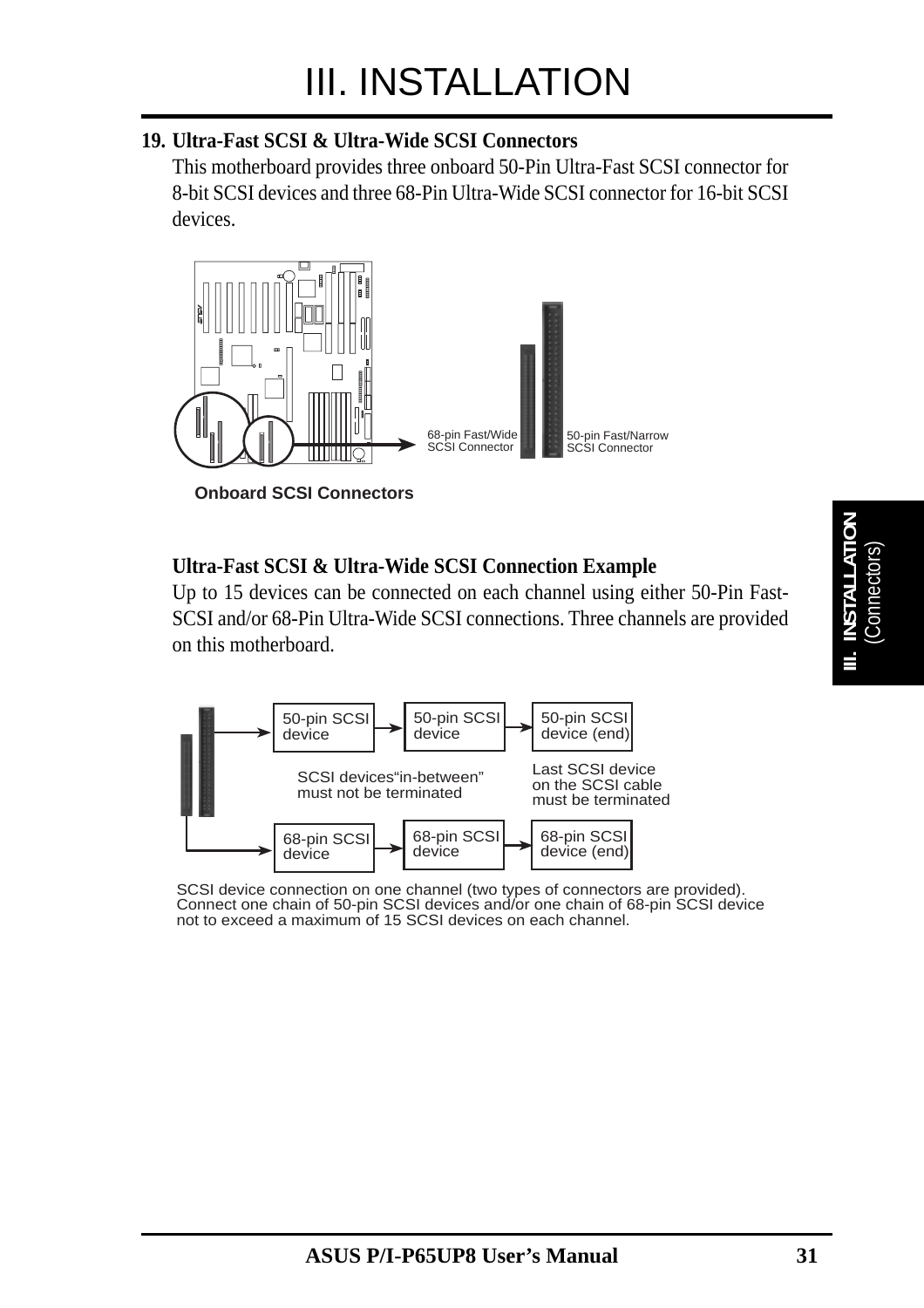### **20. Main and Auxilliary AT Power Connectors (12-pin & 6-pin PWRCON)**

This connector connects to a standard 5 Volt power supply. To connect the leads from the power supply, ensure first that the power supply is not plugged. Most power supplies provide two plugs (P8 and P9), each containing six wires, two of which are black. An auxilliary connector (P10) is provided in case the power supplied through the main connectors are insufficient. Orient the main connectors so that the black wires are located in the middle.



Using a slight angle, align the plastic guide pins on the lead to their receptacles on the connector. Once aligned, press the lead onto the connector until the lead locks into place.

### **21. ATX Power Supply Connector (20-pin ATXPWR)**

This connector connects to a ATX power supply. The plug from the power supply will only insert in one orientation because of the different hole sizes. Find the proper orientation and push down firmly making sure that the pins are aligned.

### **IMPORTANT: Be sure that the ATX power supply can take at least 10mAmp load on the 5volt standby lead (5VSB). You may experience difficulty in powering on your system without this.**

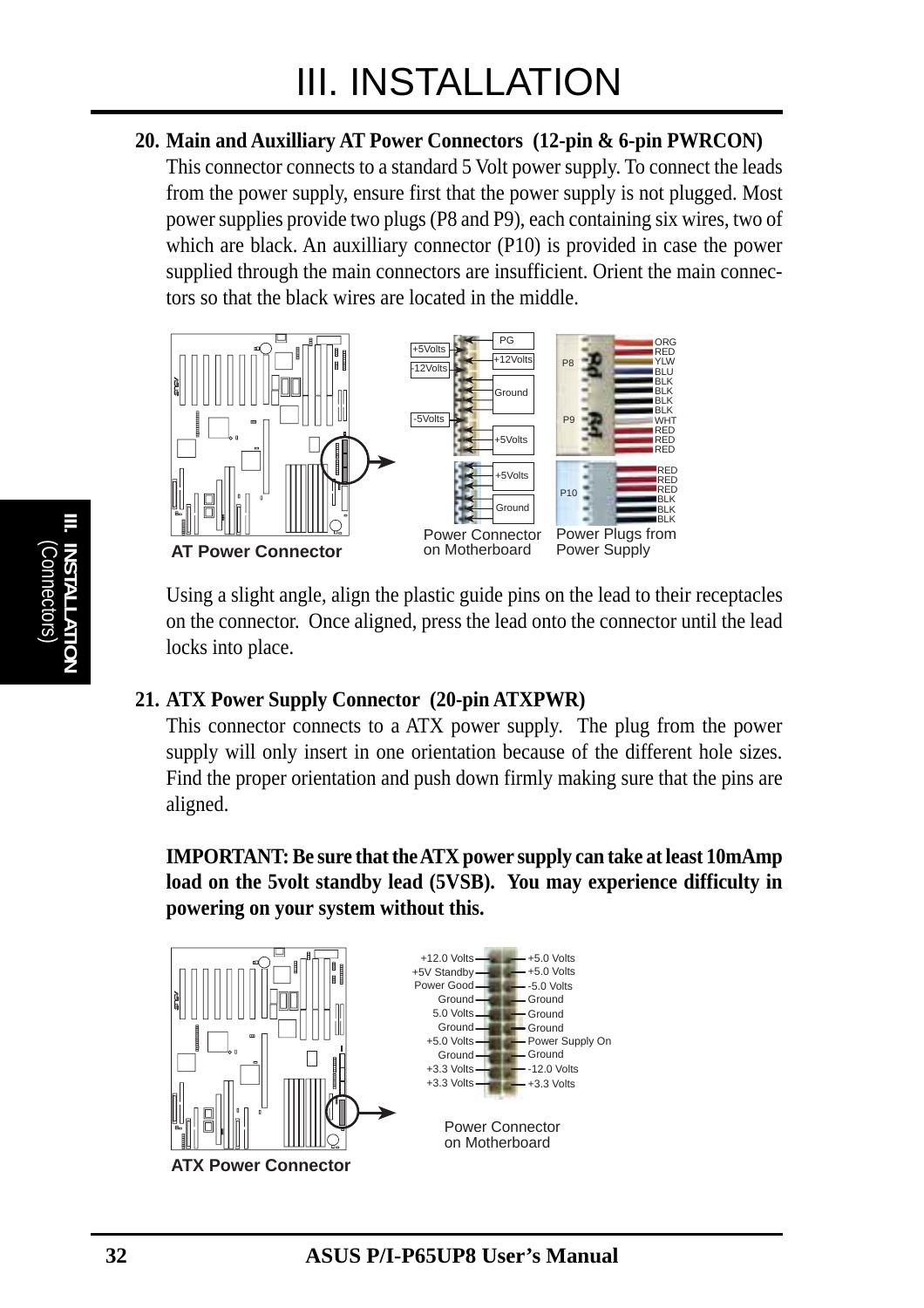# Windows 95 Video Driver Installation

### **Installing Video drivers in Windows 95 (New Hardware Found)**

If you are installing the S3 Trio64 graphics device for Windows 95 for the first time, a **New Hardware Found** window will appear:

| <b>New Hardware Found</b>                                      |  |  |
|----------------------------------------------------------------|--|--|
| PCI VGA-Compatible Display Adapter                             |  |  |
| Select which driver you want to install for your new hardware: |  |  |
| C Windows default driver                                       |  |  |
| • Driver from disk provided by hardware manufacturer           |  |  |
| C Do not install a driver (Windows will not prompt you again)  |  |  |
| C Select from a list of alternate drivers                      |  |  |
| ,,,,,,,,,,,,,,,,,,,,,,,,,,,,,,<br>Help<br>Cancel               |  |  |

- 1. Click **OK** to use the default selection: **Driver from disk provided by hardware manufacturer**
- 2. Insert ASUS support CD and click **Browse** button Open window appears
- 3. Select your CD-ROM drive in the **Drives:** box
- 4. Select **VGA\WIN95**
- 5. Click the **OK** button Install from Disk appears Click **OK** button again
- 6. After restarting Windows, your S3 Trio64 graphics device should be automatically detected.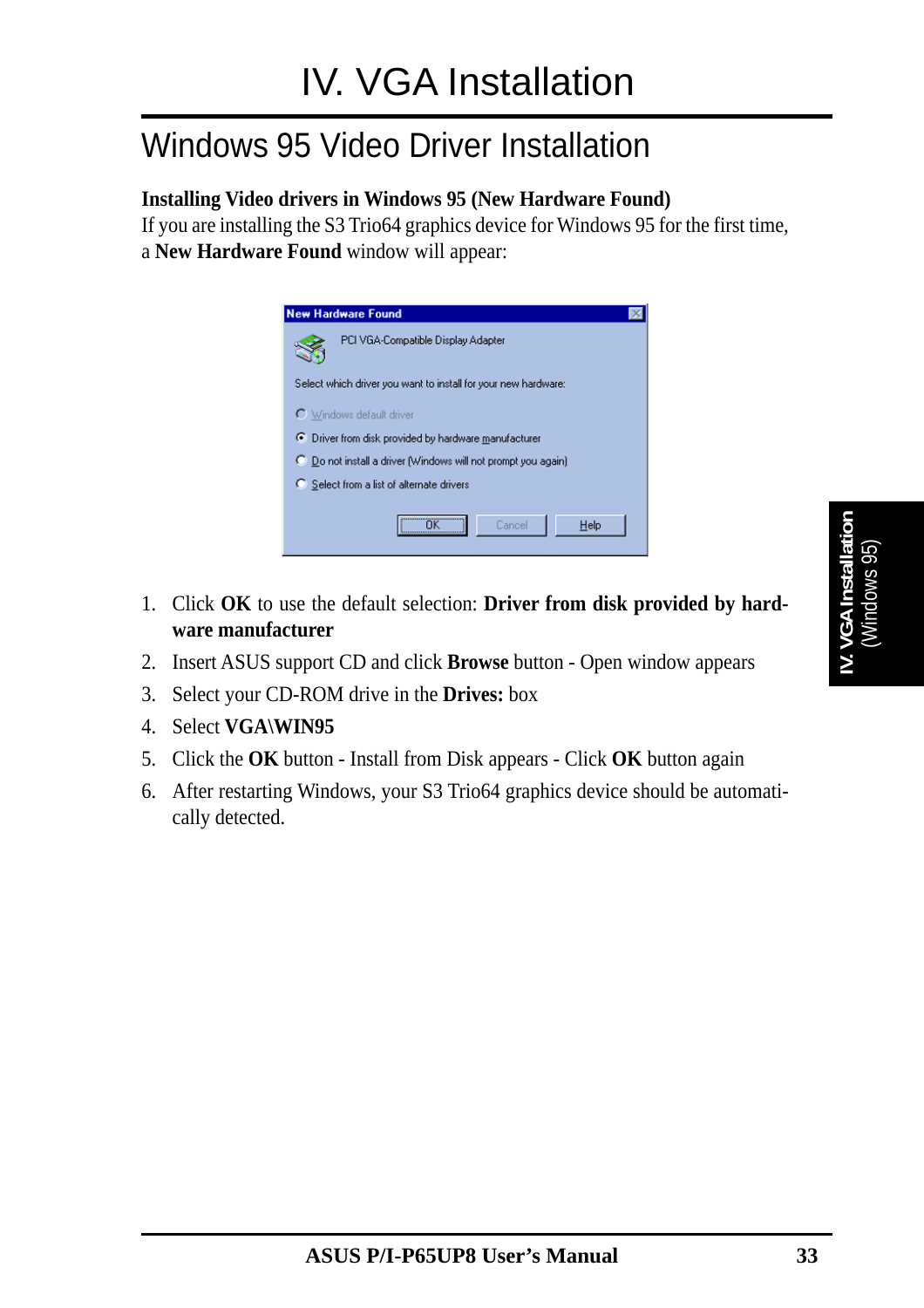# Windows 95 Video Driver Installation

### Using Control Panel

- 1. Start Windows 95, switch display to VGA mode, then restart.
- 2. Press right key of mouse on your desktop and select **Properties**. Click the **Settings** tab.



- 3. Select **Change Display Type**.
- 4. Click **Change**..
- 5. Click **Have Disk**. Insert the ASUS support CD. Type **D:\VGA\WIN95** (assuming your CD-ROM drive is letter D) or click **Browse** button to select the path of the display driver for Windows 95. Click **OK.** You will see a list of ASUS VGA devices. Select the appropriate VGA device and press **OK** to start installation.
- 6. When all files are copied, return to **Display Properties** window by clicking **Close**. Press **Apply..** Click **Yes** to restart Windows.



7. When Windows starts up, your VGA device is now ready to use.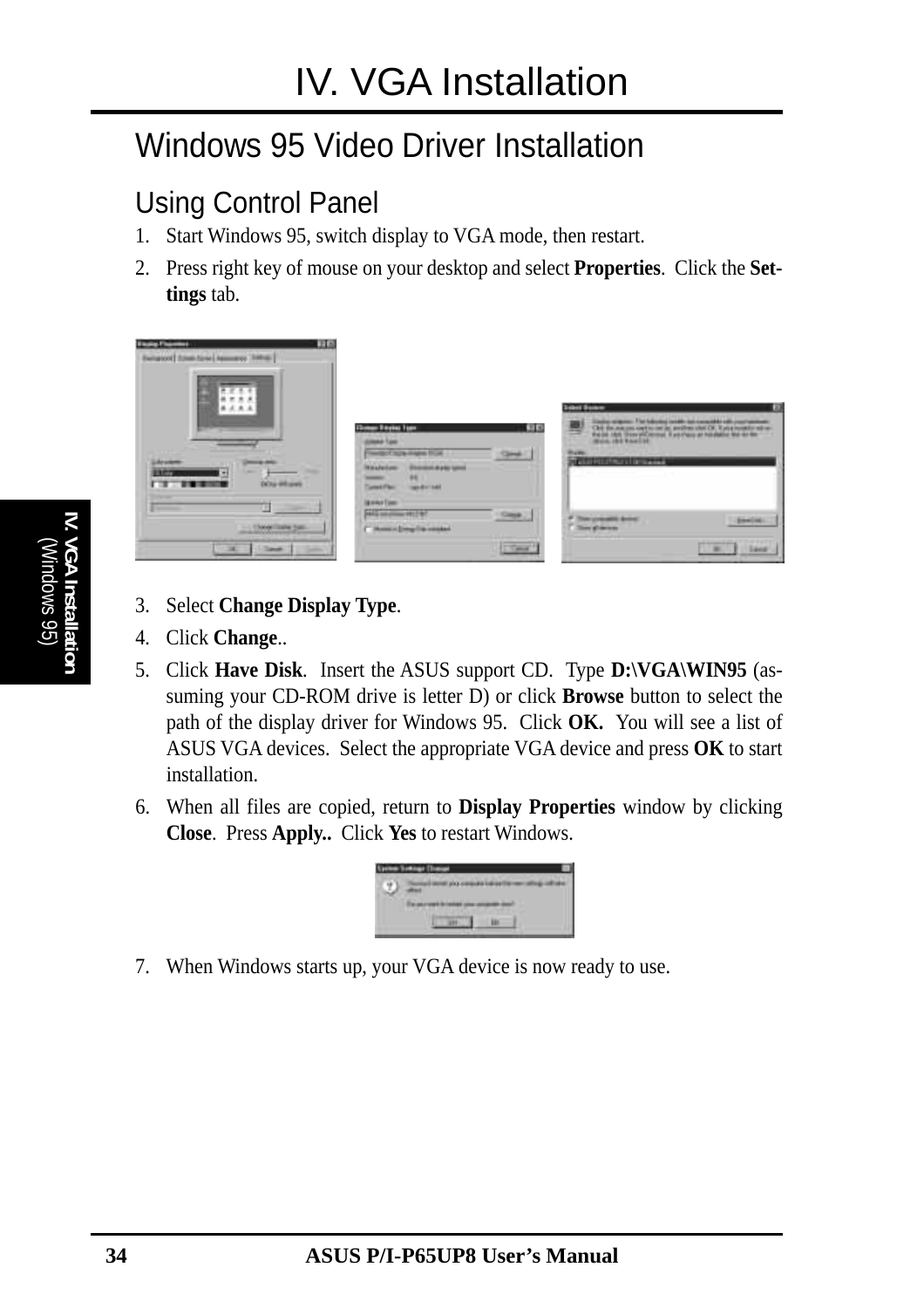# Windows 95 Display Settings

### **Changing display settings**

To enter the **Display Properties** at any time, right click your mouse on the desktop and select **Properties** or double click the **Display** icon in the **Control Panel**. Click the appropriate Tab as follows:

#### **Adjustment:**

Lets you change your monitor settings, such as position, size, refresh rate and performance.



### **Change Refresh Rate:**

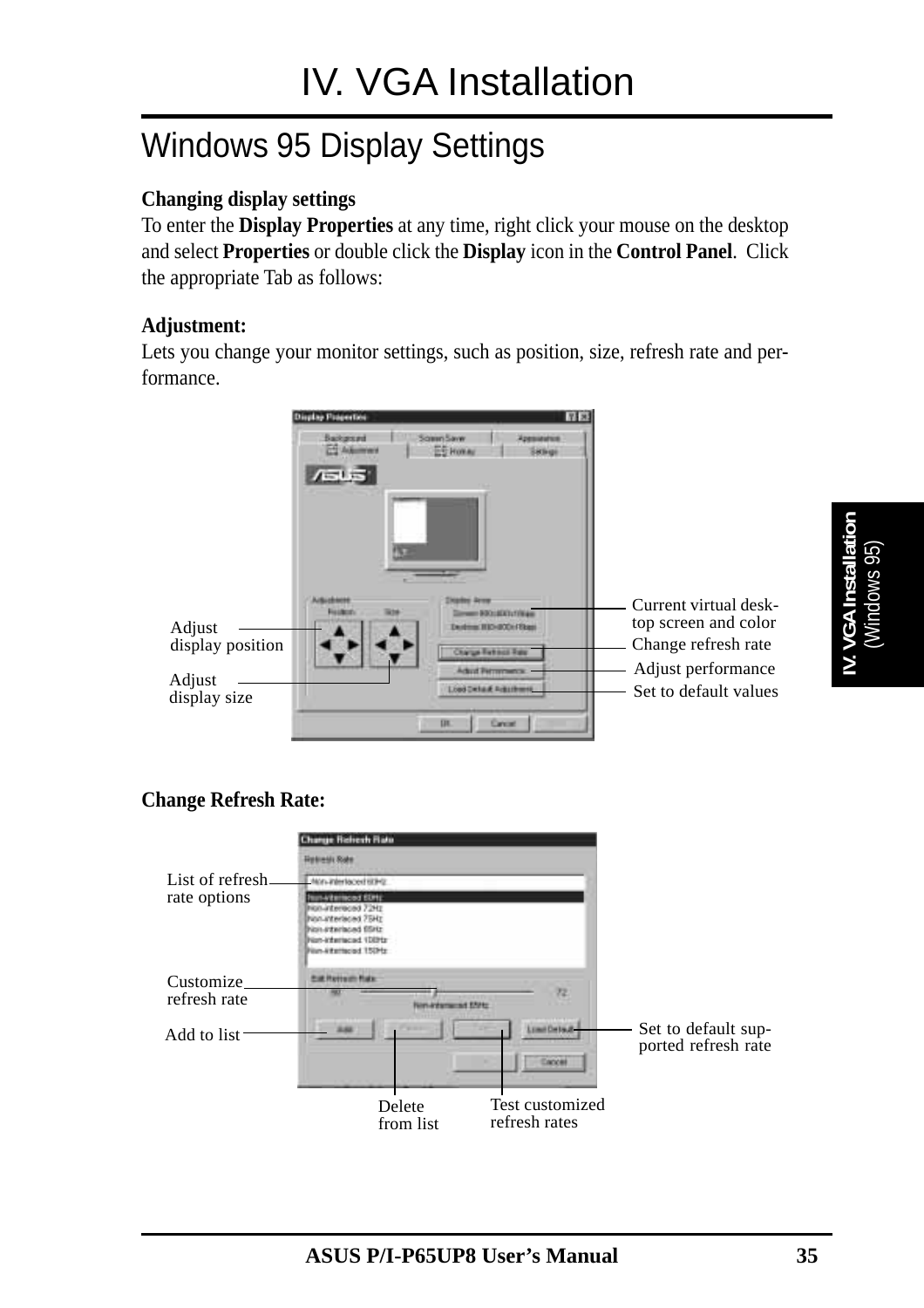#### **Adjust Performance**



### **Hotkey:**

Allows you to assign hotkeys in the "Value" box to move your screen up, down, left, and right, or zoom in, zoom out in virtual desktop.



### **Settings:**

(Windows 95) **IV. VGA Installation**

IV. VGA Installat<br>Mindows 95)

Allows you to change your display settings, adjust screen resolution and color depth, virtual desktop, color palette and font size.

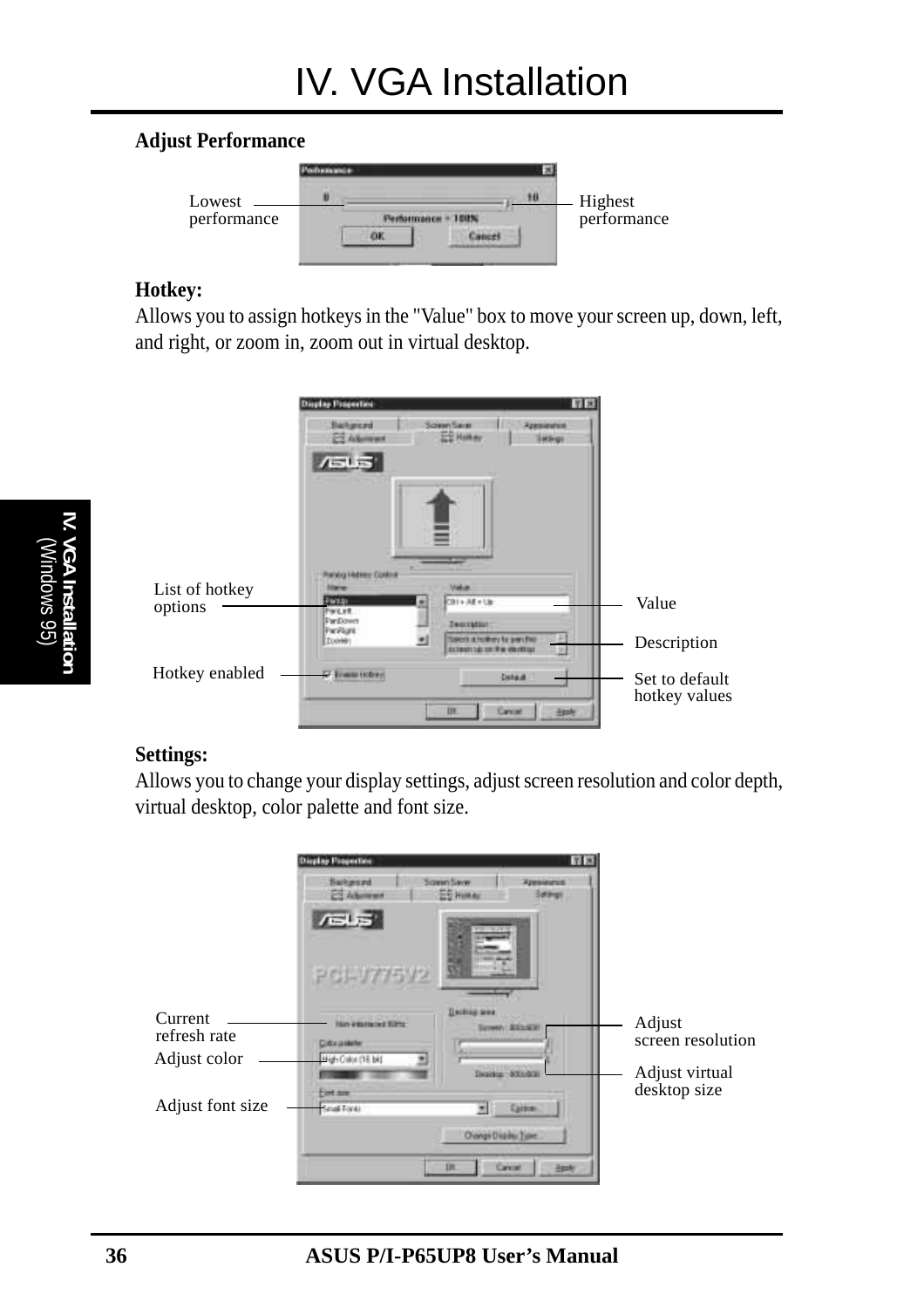# Windows NT 4.0 Video Driver Installation

- 1. Boot Windows NT in standard VGA mode (recommended).
- 2. Run Windows NT Display program located in the **Control Panel**, under **Settings** in the **Start** menu. Alternatively, position the cursor on the background of the desktop, click the right mouse button, then select **Properties** from the popup menu.
- 3. Select the **Settings** page.
- 4. Select **Display Type...**
- 5. Select **Change...** from the display options.
- 6. Select **Have Disk...**
- 7. Windows NT will prompt you for the correct path, enter the path of driver in CD-ROM such as **D:\VGA\NT40** (assuming your CD-ROM drive is letter D).
- 8. A list of ASUS S3 series video adapters will be displayed. Select the one you are using, then click on the **OK** button.
- 9. Windows NT will once again prompt for confirmation. All appropriate files are then copied to the hard disk.
- 10. Select **Apply** in **Control Panel**. Restart Windows NT. Windows NT will start up using the S3 drivers.
- 11. Windows NT will boot into a default mode and start the Display applet allowing for mode selection.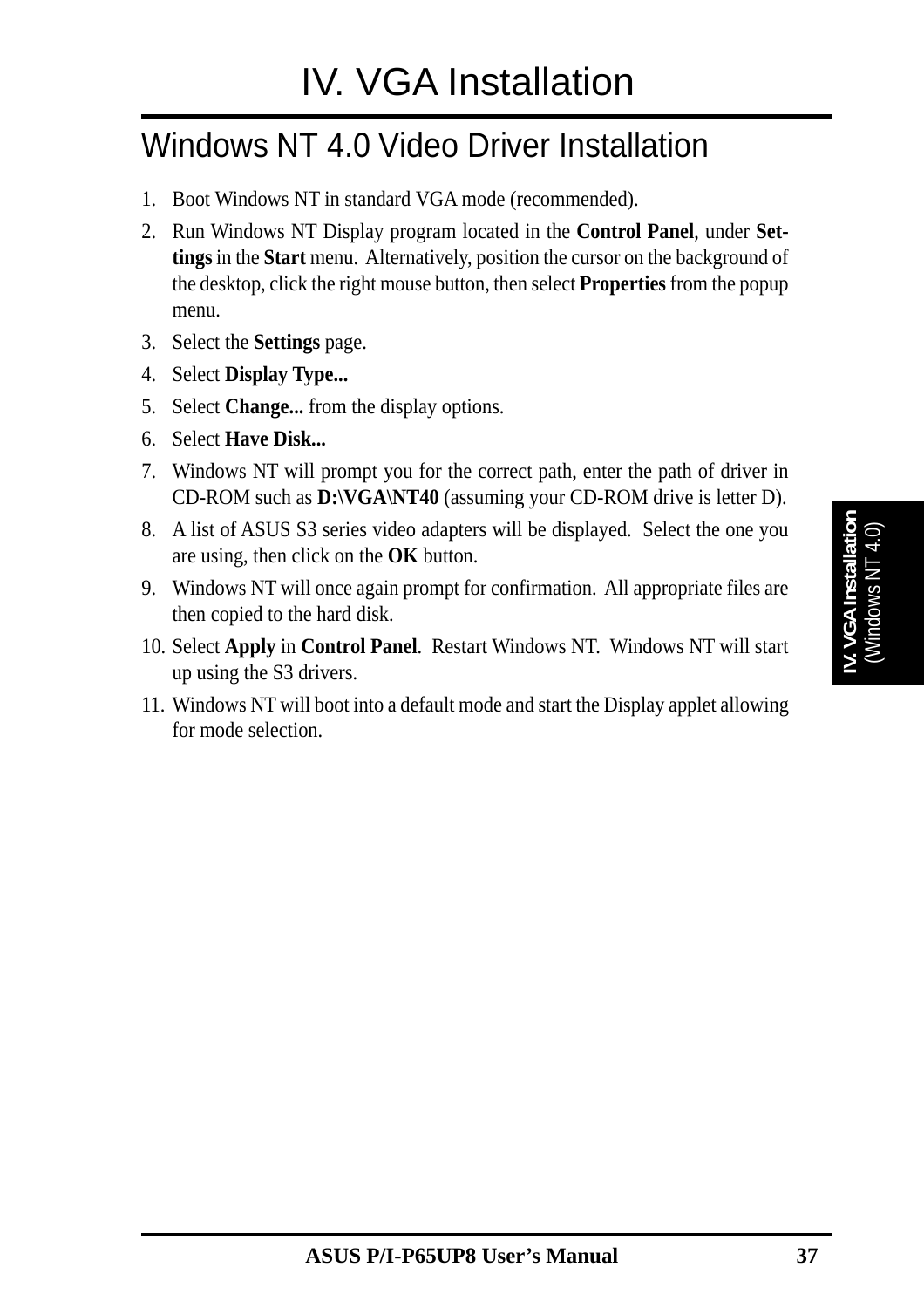# Windows NT 3.51 Video Driver Installation

- 1. Boot Windows NT in standard VGA mode (recommended).
- 2. Double-click the **Main** icon.
- 3. Double-click the **Control Panel** icon.
- 4. Double-click the **Display** icon.
- 5. Click **Change Display Type** button.
- 6. Click **Change** button.
- 7. Click **Other**.
- 8. Insert the ASUS support CD into your CD-ROM drive. For Windows NT 3.51, type the following: **D:\VGA\NT351** (assuming your CD-ROM drive is letter D)
- 9. Click **OK** button.
- 10. Select **S3 driver**.
- 11. Click **Install**.
- 12. Click **Yes** to change your system configuration.
- 13. Click **Continue** to confirm the full path name.
- 14. After the files have been copied to your computer, click **OK**.
- 15. Reboot Windows NT.
- 16. After reboot, the **Invalid Display Settings** window appears. Click **OK**.
- 17. The **Display Settings** dialogue box appears. Select a desired display mode. For more detailed information about changing your display mode, click **Help**.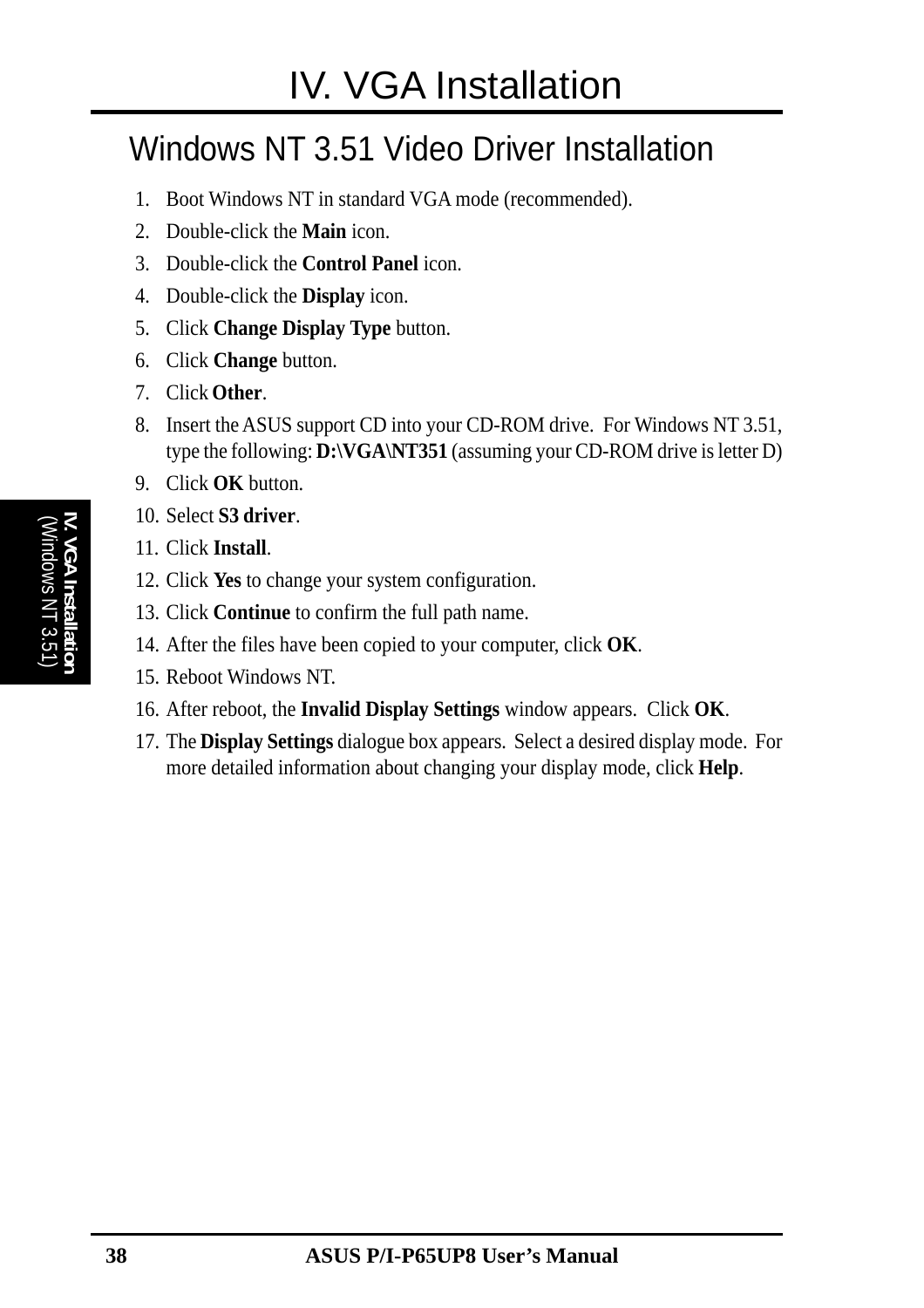# IBM OS/2 Video Driver Installation

**WARNING: The S3 Trio64 device OS/2 video driver is to be used for the English version of OS/2 only.**

- 1. Start OS/2 using standard VGA driver
- 2. Double-click the **OS/2 System** folder
- 3. Double-click the **Command Prompts** folder
- 4. Double-click the **OS/2 Full Screen** object
- 5. Insert the ASUS support CD (assuming your CD-ROM drive is letter D)
- 6. Type **D:\VGA\OS2\ENGLISH** <Enter> and **SETUP.CMD** <Enter>
- 7. In the Monitor Configuration Selection Utility, select **Install Using Defaults for Monitor Type**
- 8. Click **OK** when **Display Driver Install** panel appears
- 9. Restart OS/2. It will default to 640x480 in 256 colors. To change screen resolution and/or color depth, see your OS/2 User's Guide.

# AutoCAD Video Driver Installation

- 1. Enter DOS mode
- 2. Insert the ASUS support CD (assuming your CD-ROM drive is letter D)
- 3. Change current directory to **D:\DOS\AutoCAD**, type **INSTALL** <Enter>
- 4. Follow the instructions to complete the installation of the drivers. Type directory name where AutoCAD drivers are located when installation program asks you. Your video drivers should be installed and ready to use.

# Microstation Video Driver Installation

- 1. Enter DOS mode
- 2. Insert the ASUS support CD (assuming your CD-ROM drive is letter D)
- 3. Change current directory to **D:\DOS\Mstation,** type **INSTALL** <Enter>
- 4. Follow the instructions to complete the installation of the drivers. Your video drivers should be installed and ready to use.